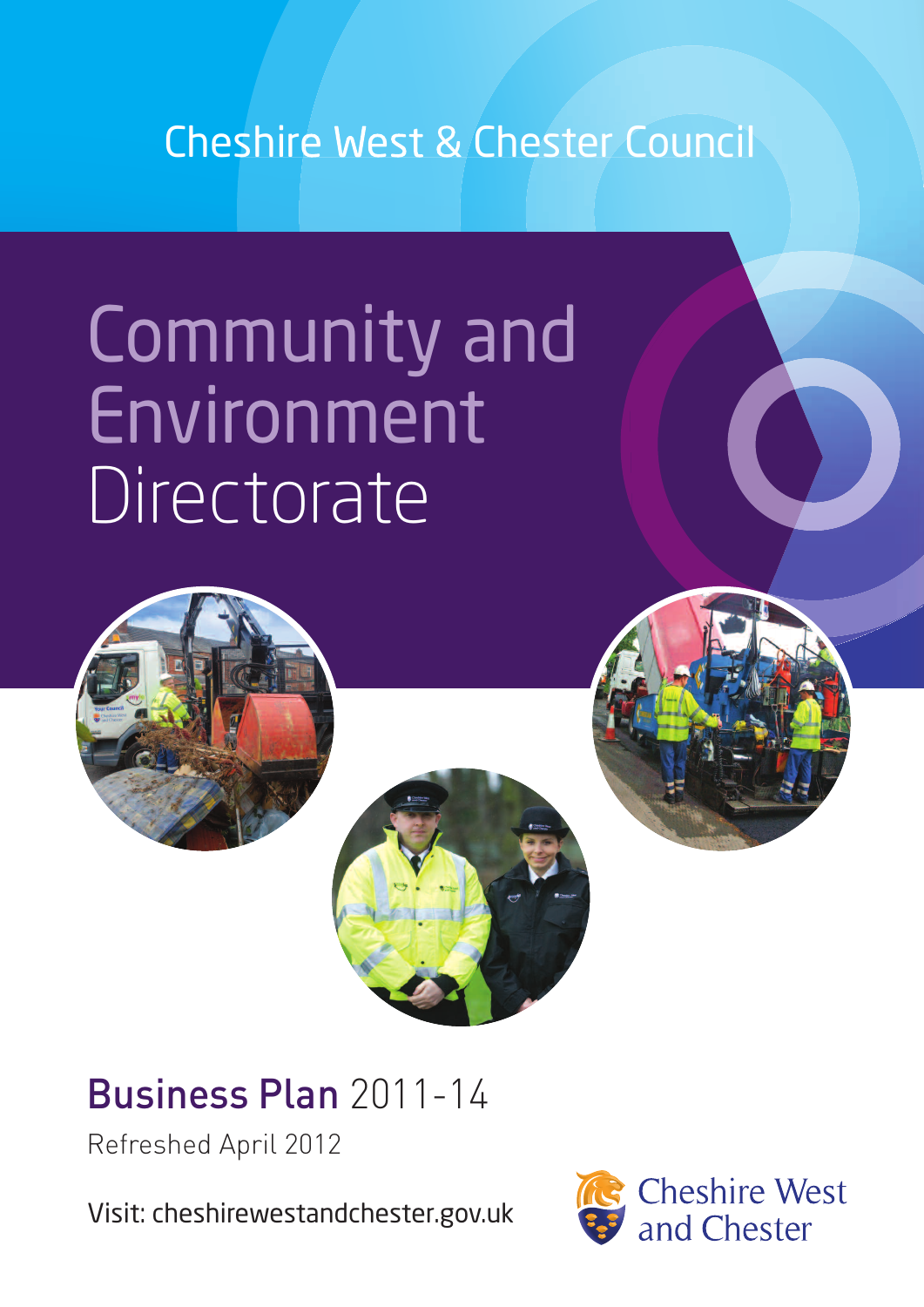#### **Directorate Business Plan 2011-14**

### *Refreshed April 2012*

## **COMMUNITY AND ENVIRONMENT**

*This plan will be refreshed annually. Next refresh due April 2013.*

#### **Contents:**

| Section A | Directorate Vision            | Page 2  |
|-----------|-------------------------------|---------|
| Section B | Looking Back at 2011/12       | Page 4  |
| Section C | <b>Directorate Priorities</b> | Page 10 |
| Section D | I Performance Plan            | Page 11 |
| Section E | <b>Financial Information</b>  | Page 27 |

Version Control:

|                 | <b>Created by:</b>   Directorate Performance Manager, Community and |
|-----------------|---------------------------------------------------------------------|
|                 | <b>Environment, Cheshire West and Chester Council</b>               |
| <b>Version:</b> | <b>FINAL</b>                                                        |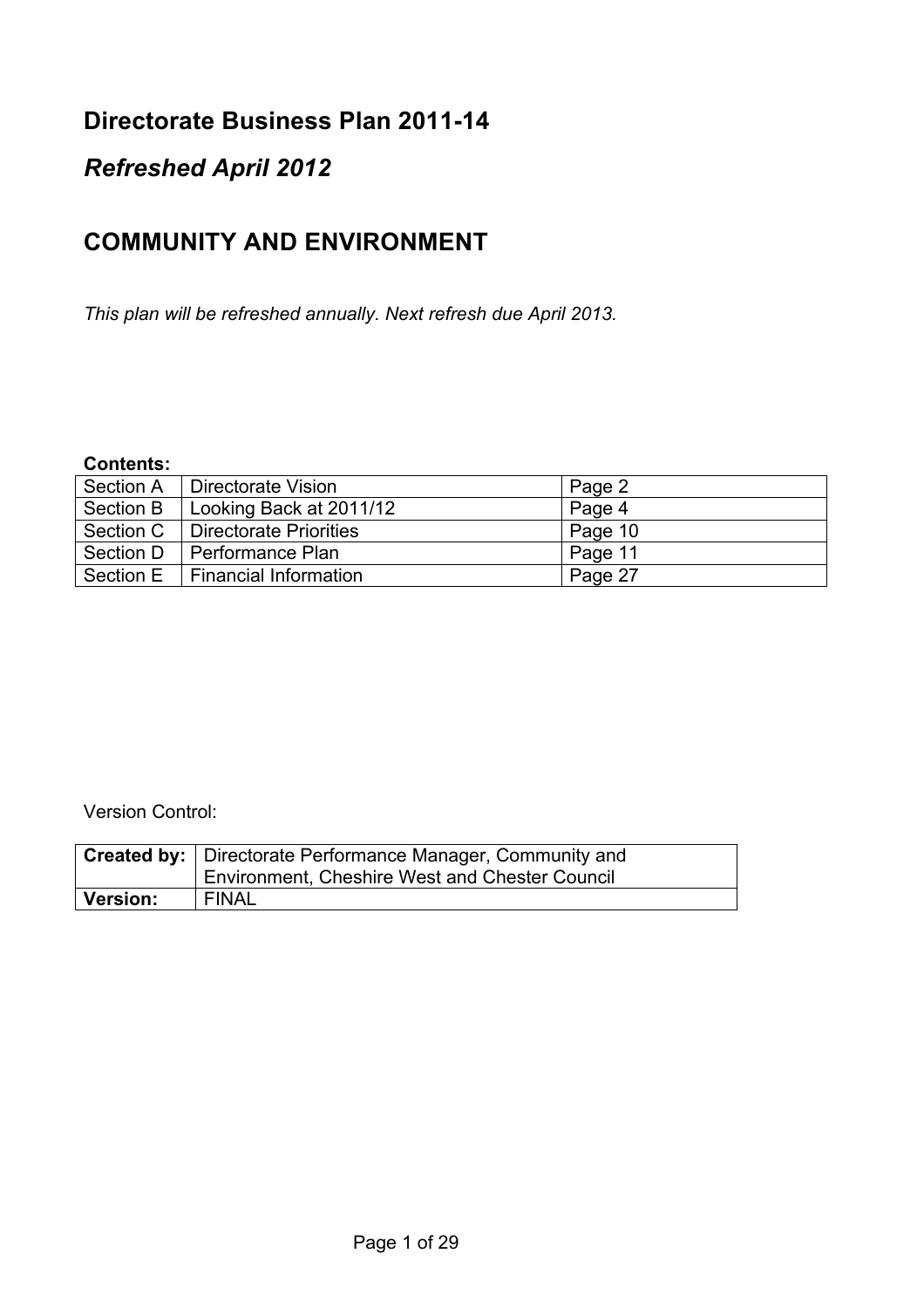## **Forward**

The end of Cheshire West and Chester's third year sees the organisation enter a new; exciting phase of development as we work up our proposals to central government as one of the four national Community Budget pilot authorities. Our version of this revolutionary approach to local service integration, branded 'Altogether Better' will see us develop further the themes of improving customer access to service and increasing choice by; putting the customer in control; decentralising services to the most appropriate level; and ensuring that high quality service are delivered through a diverse range of providers.

Community and Environment's directorate structure is adapting to reflect these changes and an interim structure for 2012/13 (included in section A) provides a view of the new service structure that will focus on providing services at a local level to achieve our overall vision.

Locality services are still in the early stages of development; therefore this plan will initially resemble the previous directorate plan and focus on delivery of the directorate priorities on a borough-wide basis. During 2012/13 our business planning objectives will change to reflect the changes in delivery of service to our customers; that arise through development and adoption of the Altogether Better approach.

# **Section A – Directorate Vision**

The Community and Environment Directorate leads the authority's response to the challenges of addressing environmental sustainability; developing safer and stronger communities; and putting the customer at the heart of our service delivery. Our aim is to build clean, accessible, attractive and safe neighbourhoods in partnership with local residents; and supported by services appropriate to local area needs. To help deliver this vision the Directorate has identified a number of key priorities to ensure we deliver the right services, in the right place, at the right time.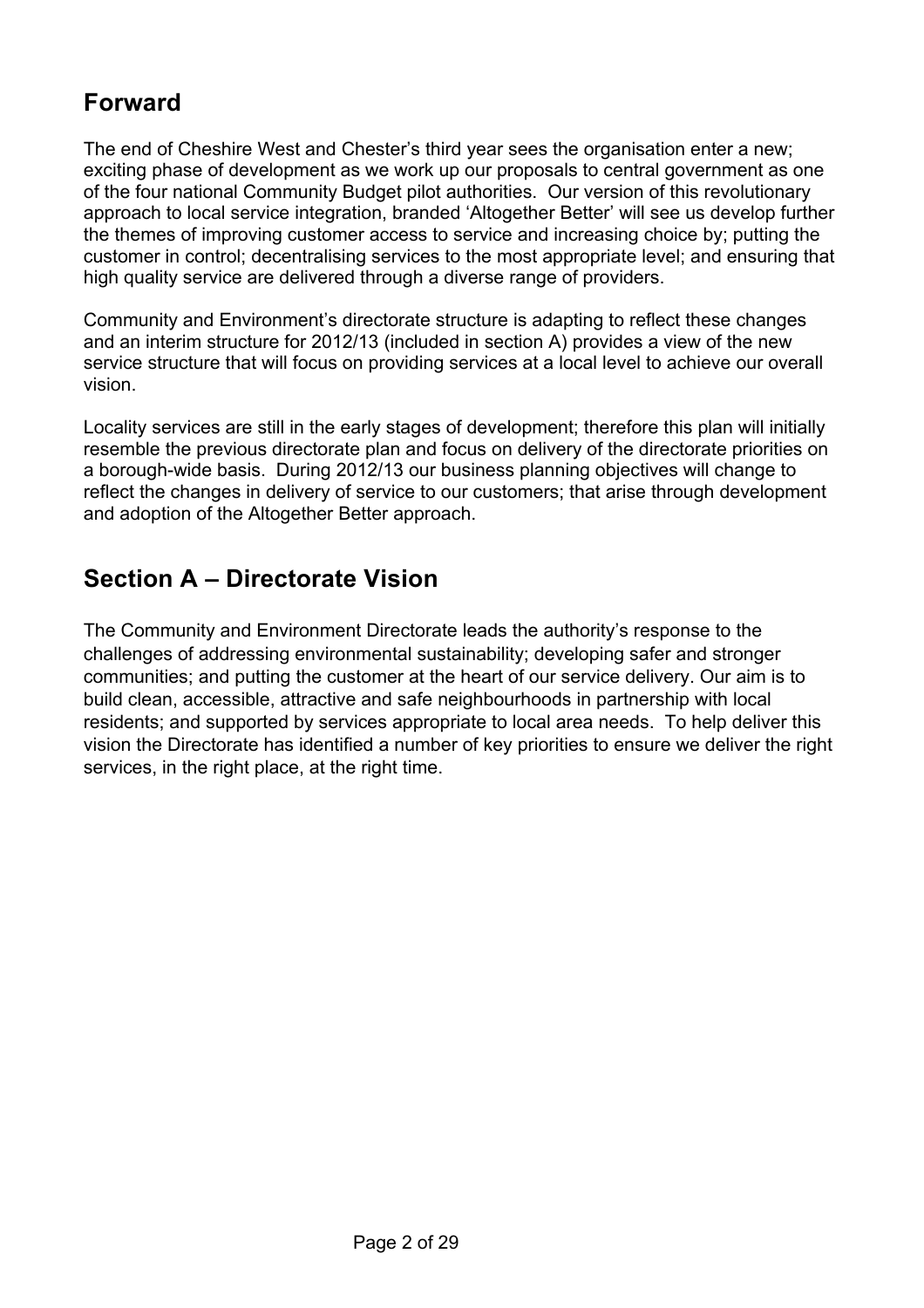#### **Community and Environment Directorate Structure in 2011/12**



#### **Community and Environment Transitional Structure 2012/13**

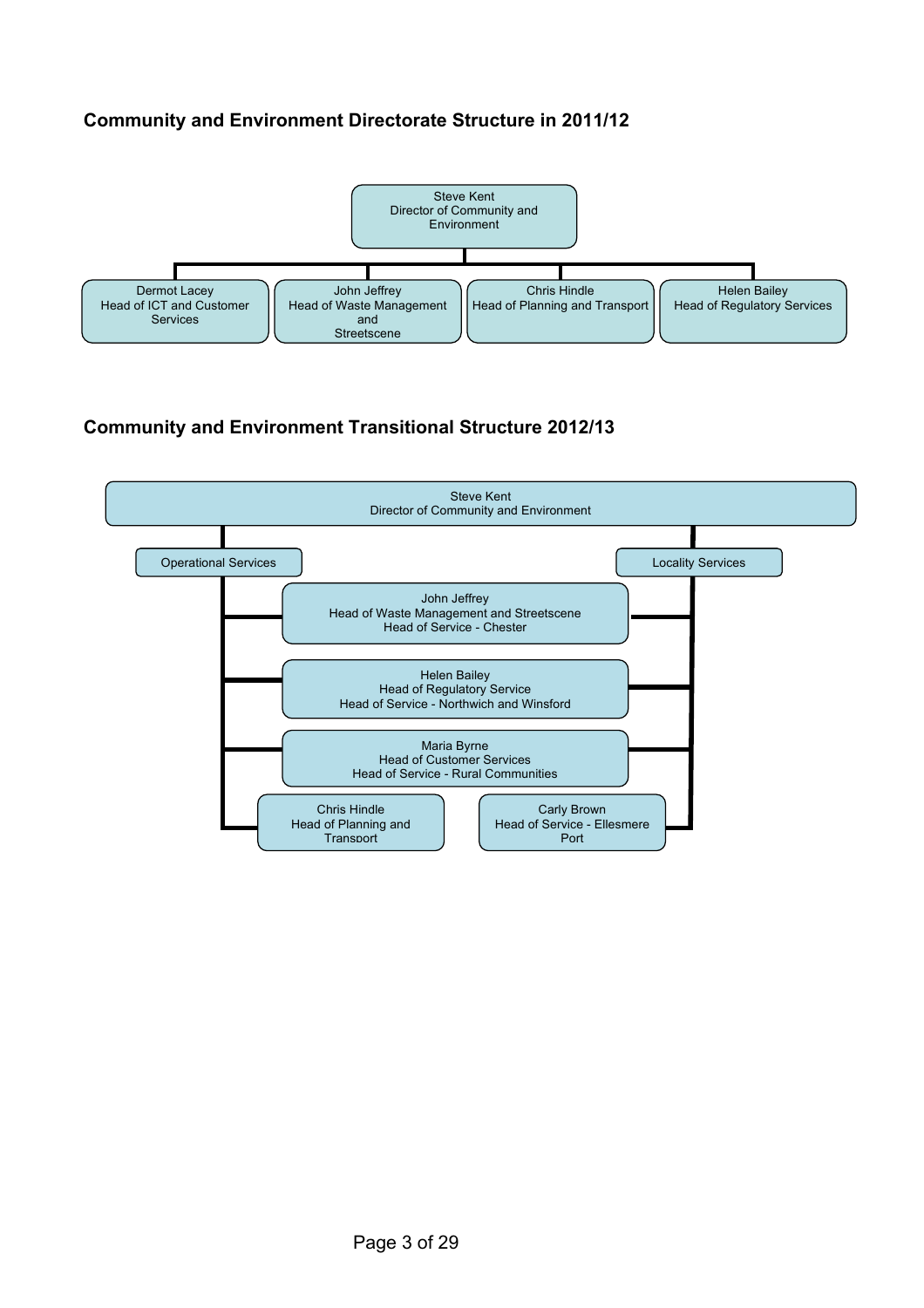# **Section B – Looking Back at 2011/12**

### **Key Directorate Achievements in 2011/12**

| <b>Directorate Priority</b>                                                                                                                                              | <b>Achievement</b>                                                                                                                                                                                                                                                                                                                                                                                                                                                                                                                                                                                                                                                                         |
|--------------------------------------------------------------------------------------------------------------------------------------------------------------------------|--------------------------------------------------------------------------------------------------------------------------------------------------------------------------------------------------------------------------------------------------------------------------------------------------------------------------------------------------------------------------------------------------------------------------------------------------------------------------------------------------------------------------------------------------------------------------------------------------------------------------------------------------------------------------------------------|
| <b>Cleaner</b> - Provide services                                                                                                                                        | 350 new or replacement pieces of street furniture have been installed to improve our<br>communities                                                                                                                                                                                                                                                                                                                                                                                                                                                                                                                                                                                        |
| that improve and support<br>communities in improving the<br>cleanliness of our                                                                                           | 18 Road shows were delivered across Cheshire West to provide information, advice<br>and raise awareness of issues such as dog fouling, littering and smoking related litter                                                                                                                                                                                                                                                                                                                                                                                                                                                                                                                |
| neighbourhoods                                                                                                                                                           | The "Walk of Shame" initiative implemented in 2010 has resulted in 32 offenders<br>(April – December 2011) undertaking the scheme as an alternative to being<br>prosecuted for urinating in public places. The scheme is aimed at making offenders<br>aware of the negative impact they have on Chester by letting them experience the<br>mess, smells and damage that public urination causes within the City and specifically<br>to the City Rows. The overall number of offenders being prosecuted and undertaking<br>the Walk of Shame in 2011-12 has been high, as expected and as a result of this<br>being the focus of enforcement activity.                                       |
| Greener - Take a lead role in<br>the Councils response to<br>positive action on climate<br>change and sustainable living                                                 | The community driven '100 Day Waste Reduction Challenge' contributed towards<br>measurable improvements to reducing waste and householder attitudes towards<br>waste reduction, at the end of December 2011 it is predicted that the amount of<br>residue waste going to landfill would have fallen from 585kg to 550kg per household                                                                                                                                                                                                                                                                                                                                                      |
|                                                                                                                                                                          | The procurement of a new single waste collection contract has enabled the service to<br>deliver cost saving to the Authority of over £50m, across the 14 year life of the<br>contract - almost double the target set at the beginning of the procurement process                                                                                                                                                                                                                                                                                                                                                                                                                           |
|                                                                                                                                                                          | Introduction of a pioneering "Love Food Hate Waste" community learning programme,<br>including running five "Love Food Hate Waste" cookery courses (lasting 4 weeks) and<br>a taster cookery session in partnership with local Health Improvement Team and the<br>Community and Family Learning teams has helped communities reduce food waste<br>and save money.                                                                                                                                                                                                                                                                                                                          |
|                                                                                                                                                                          | The 'Waste Reduction Volunteer' programme was expanded by an additional 9<br>volunteers, over the last year this has enabled over 40 community events (approx 280<br>volunteer hours) to be attended, promoting food and garden waste reduction to the<br>Boroughs residents.                                                                                                                                                                                                                                                                                                                                                                                                              |
| Safer Places - Care for and<br>improve Cheshire West and                                                                                                                 | A new highways contract in partnership with Shropshire has been approved realising<br>8.2% saving per annum                                                                                                                                                                                                                                                                                                                                                                                                                                                                                                                                                                                |
| Chester highways and public<br>spaces, in line with standards<br>agreed with our customers                                                                               | Real-time internet pages with traffic and highways works, public transport, parking,<br>cycling and walking information were implemented; these pages improve public<br>access to live travel information across the borough.                                                                                                                                                                                                                                                                                                                                                                                                                                                              |
|                                                                                                                                                                          | Awarded the Cyclists' Touring Club (CTC) award for the best Council in the Country<br>for dealing with Potholes. This award is organised, monitored and awarded by road<br>users.                                                                                                                                                                                                                                                                                                                                                                                                                                                                                                          |
|                                                                                                                                                                          | Conducting a pilot for cashless parking aimed at providing customers with more<br>payment choices for parking, the pilot will establish if customers take up the new<br>method of payment when provided with different options. The evaluation of the pilot<br>will help determine whether it's appropriate to provide cashless payment parking<br>option at Council operated car parks in the future.                                                                                                                                                                                                                                                                                     |
| Safer People - Make<br>communities feel safer by<br>improving the way we tackle<br>anti social behaviour and<br>crime, making our roads safer,<br>and improving consumer | A new state of the art CCTV system for the borough was developed and<br>implemented, contributing toward making Cheshire West and Chester a safe place to<br>live, work or visit. The new system provides Cheshire West and Chester with high<br>quality digital images and high-tech remote evidence software that allows secure<br>footage, access and sharing capabilities with other crime prevention agencies, it also<br>provides the audit trails necessary for CCTV systems.                                                                                                                                                                                                       |
| protection across Cheshire<br>West                                                                                                                                       | Three jointly-managed anti social behaviour (ASB) units have been established; these<br>units have increased our effectiveness in dealing with ASB incidents and have<br>significantly contributed towards a 14.8% reduction in ASB across Cheshire West and<br>Chester. Further improvements in tackling ASB have resulted from the introduction (in<br>December 2011) of a single case management system, this system assists with<br>monitoring and improving our response to tackling ASB. At the end of March 2012<br>over 300 cases were being managed through the new system, it is to early to<br>evaluate the impact the new case management system has had, but an evaluation is |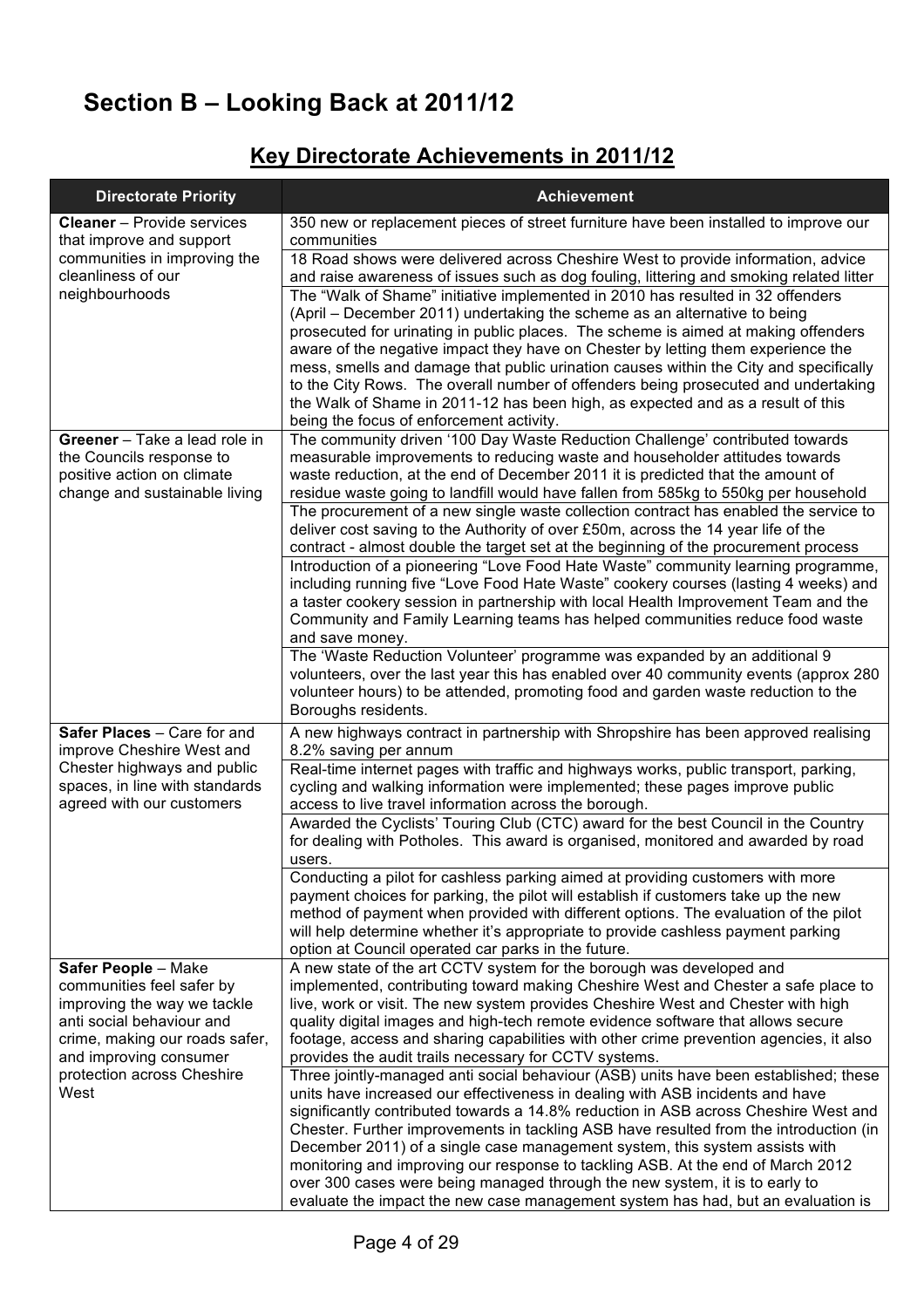|                                | planned for Summer 2012.                                                                   |
|--------------------------------|--------------------------------------------------------------------------------------------|
|                                | Established a River Dee management plan that increased public safety and                   |
|                                | enforcement patrols on the River. Also enhanced the use of the River Dee by                |
|                                | developing an annual calendar of events to promote safe use of the river and               |
|                                | increase public participation.                                                             |
|                                | In 2011-12, as part of a national initiative, anti-counterfeiting enforcement activity has |
|                                | focused on the distribution and supply of goods via the internet (so-called 'e-crime').    |
|                                | As a result, there are currently six current investigations. In combined operations        |
|                                | with the Police, enforcement activity to combat ticket touting has consisted of            |
|                                | intensive disruption activity at targeted events. There is a current case before the       |
|                                | courts involving the supply of legal highs, almost certainly the first of its kind.        |
|                                | The Arc Angel initiative has been implemented in Chester. Over 35 licensed premises        |
|                                | had signed up to the voluntary code of conduct by the end of March 2012. The Arc           |
|                                | Angel code of conduct provides minimum requirements that the premises have to              |
|                                | adhere to in order to maintain standards; and provides customers with the                  |
|                                | reassurance that alcohol related crime will not be tolerated on the premises.              |
|                                | Introduction of Designated Public Protection Orders (DPPO), known as "Responsible          |
|                                | Drinking Zones" in Chester and Northwich and Rural West areas. The aim of                  |
|                                | Responsible Drinking Zones is to make public places safer by giving uniformed police       |
|                                | officers and the Councils Community Safety Wardens the power to ask a person to            |
|                                | stop drinking in a public place; and confiscate the alcohol where they have reason to      |
|                                | believe that alcohol related nuisance and annoyance is likely to occur.                    |
| Stronger - Working with our    | Customer Service Centres at Chester Forum, Northwich and Winsford have been                |
| communities to improve the     |                                                                                            |
|                                | refurbished to make them more customer-friendly. The new centres provide access to         |
| services we provide by putting | various services though face to face, internet or telephone; there are more                |
| the customer first and moving  | opportunities for customers to self serve and there are private spaces for customers       |
| towards more locally based or  | to discuss personal situations/issues.                                                     |
| accessible services            | 12 Offenders have commenced employment through the Navigate Scheme; a social               |
|                                | enterprise managed by Chester and District Housing Trust that is aimed at providing        |
|                                | ex-offenders with employment, skills development and training opportunities through        |
|                                | the delivery of contracts such as grounds maintenance and cleansing. By providing          |
|                                | ex-offenders with employment and training it allows them to break the cycle of             |
|                                | offending and gain the experience and skills needed to gain successful employment          |
|                                | following completion of the scheme. As at the end of February 2012 two ex-offenders        |
|                                | had completed the scheme and obtained permanent employment                                 |
|                                | Access to planning information has improved via the implementation of an internet          |
|                                | based planning application system. The new system allows planning applications to          |
|                                | be submitted, viewed and commented on via the internet. So far approximately 40%           |
|                                | of planning applications are submitted online; over 400 comments per month are             |
|                                | being posted; and up to 80,000 views to the site are being recorded, this is a             |
|                                | significant increase as only about 500 views per month were being recorded before          |
|                                | the new system was implemented.                                                            |
|                                | The "Tell Us Once" service, designed to help manage some of the stress of notifying        |
|                                | The Council and Government departments of a birth or the death of a loved one was          |
|                                | launched in January 2012. The service allows residents to notify all organisations         |
|                                | through a single point of contact; once a birth or death has been registered,              |
|                                | information can be shared with all relevant local services such as council tax,            |
|                                | electoral registration, benefits, social care and housing. Central government              |
|                                | departments such as the DVLA, Department for Work and Pensions and Identity and            |
|                                | Passport Service can also be notified with the permission of the family.                   |
|                                | Video Kiosks called "iconnect kiosks" have been established in five remote sites           |
|                                | across the borough, to improve customer access to services and experience for those        |
|                                | residents living in rural areas, or that are dependent on public transport. The iconnect   |
|                                | kiosks provide customers with face to face contact via a video link as well as enabling    |
|                                | them to scan, sign and print forms whilst talking to an advisor.                           |
|                                | A new assessment tool to reduce fraudulent applications for the national blue badge        |
|                                | scheme has been successfully introduced across the borough.                                |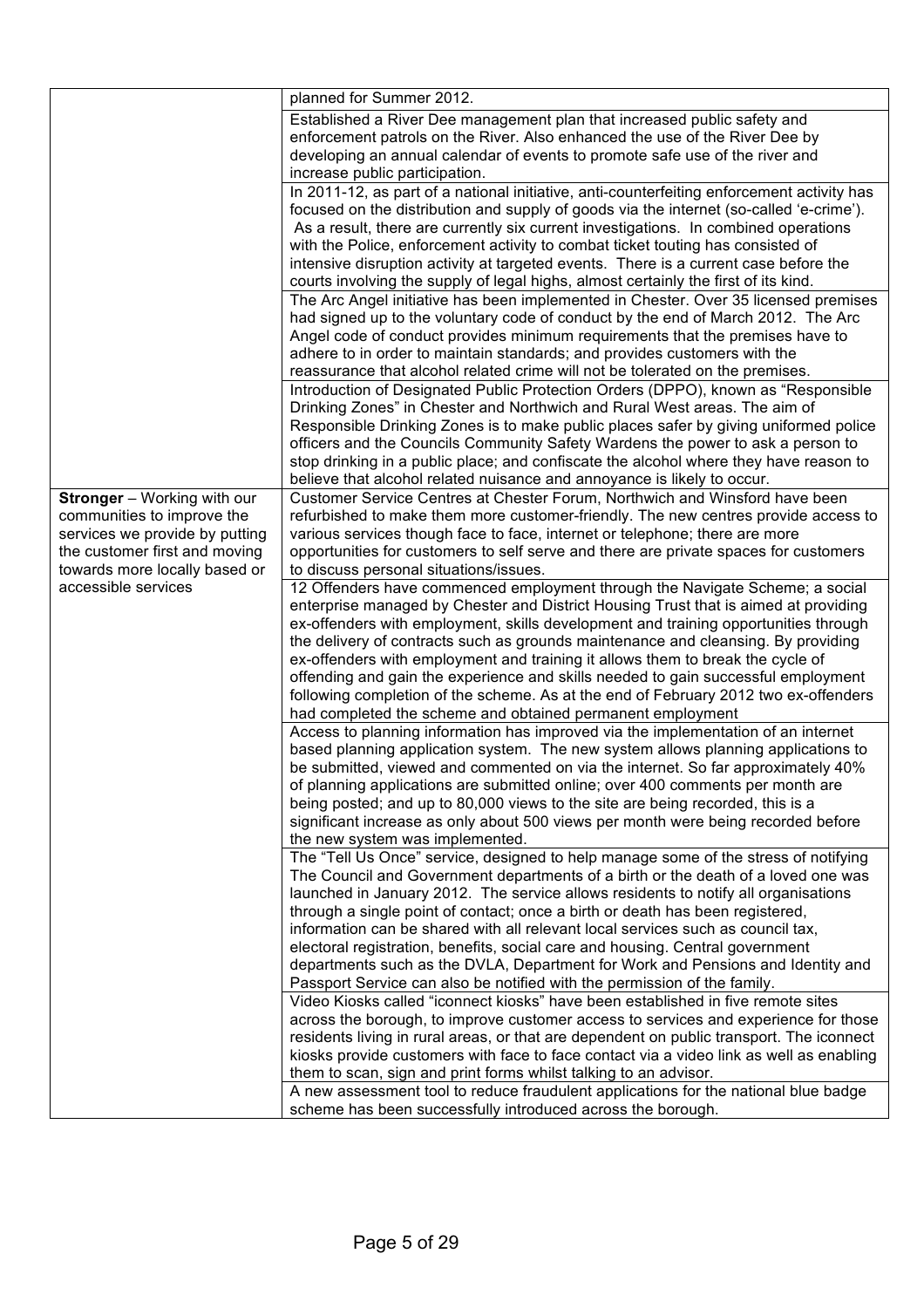### Equality and Diversity Objectives 2011/12 progress:

| <b>Objective</b>                                                                                                                                       | <b>RAG</b><br><b>Status</b> | Progress to date                                                                                                                                                                                                                                                                                                                                          |
|--------------------------------------------------------------------------------------------------------------------------------------------------------|-----------------------------|-----------------------------------------------------------------------------------------------------------------------------------------------------------------------------------------------------------------------------------------------------------------------------------------------------------------------------------------------------------|
| Transport in the Borough is<br>accessible and meets the needs of<br>vulnerable people                                                                  |                             | Service users and their representatives have been involved in a<br>$\bullet$<br>consultation on the future of transport provision in Cheshire<br><b>West and Chester</b>                                                                                                                                                                                  |
|                                                                                                                                                        |                             | A passenger user's survey for the Plus Bus specialist passenger<br>$\bullet$<br>transport service is completed.                                                                                                                                                                                                                                           |
|                                                                                                                                                        | <b>GREEN</b>                | The community car scheme consultation is completed and a<br>$\bullet$<br>draft proposal has been prepared on the community car<br>schemes, based on collaboration, financial efficiencies and<br>development.                                                                                                                                             |
|                                                                                                                                                        |                             | As planned the tender specifications has been prepared for two<br>$\bullet$<br>dial a ride services and is due to be issued in the 4th quarter.                                                                                                                                                                                                           |
| Ensure that waste collection services<br>are accessible to all and meet the<br>needs of vulnerable communities in<br>particular as we roll out our new | <b>GREEN</b>                | We have maintained all assisted provision within the new<br>$\bullet$<br>contract with May Gurney. Will need to continue monitoring<br>during the implementation of the new service.                                                                                                                                                                      |
| service from April 2012.                                                                                                                               |                             | Equality impact assessment for the new contract has been<br>$\bullet$<br>completed.                                                                                                                                                                                                                                                                       |
| Improve accessibility of the website<br>and iwest intranet                                                                                             | <b>GREEN</b>                | Feedback from customers via online surveys, customer focus<br>$\bullet$<br>groups and Shaw Trust recommendation is continuously<br>reviewed; the information has been used to plan and develop a<br>new website that will improve accessible to all customers. The<br>new design website has been approved and is expected to go<br>ahead from April 2012 |
|                                                                                                                                                        |                             | The online services team continue to provide advice and<br>$\bullet$<br>guidance to increase the accessibility and certify that<br>appropriate legal requirements are met.                                                                                                                                                                                |
| Make sure services offered through<br>local access points are full accessible                                                                          |                             | Customer service staff have received vulnerable adults training<br>$\bullet$<br>Customer Services are promoting English for Speakers of Other<br>$\bullet$<br>Languages (ESOL) classes' in the customer service centres.                                                                                                                                  |
|                                                                                                                                                        | <b>GREEN</b>                | Equality and diversity information is being monitored and used<br>$\bullet$<br>to improve customer satisfaction                                                                                                                                                                                                                                           |
|                                                                                                                                                        |                             | All sites have hearing loops installed and all staff have<br>$\bullet$<br>undertaking training to use them.                                                                                                                                                                                                                                               |
| Residents feel safer in the Borough                                                                                                                    | <b>GREEN</b>                | Increased publicity on how to report anti social behaviour (ASB)<br>$\bullet$<br>and hate crime has resulted in over 900 calls to the Councils<br>ASB / hate crime line between April - December 2011.                                                                                                                                                    |
|                                                                                                                                                        |                             | The Our Community Survey 2011 shows that only 11.4% of<br>$\bullet$<br>people perceived that their area had a high level ASB compared<br>with 19.6% in 2008                                                                                                                                                                                               |
| Regulatory Services are accessible<br>to customers and vulnerable<br>residents are considered in the                                                   |                             | Customer Satisfaction survey completed and analysed as<br>planned, action plan is being developed to improve services                                                                                                                                                                                                                                     |
| Council's response to antisocial<br>behaviour and environmental health<br>requests                                                                     | <b>AMBER</b>                | Development of vulnerability assessment is being progressed. A<br>team has been set up to develop the assessment and are<br>researching appropriate questions. As this is a new<br>assessment area the research is taking longer than anticipated,<br>delaying implementation by approximately 3 months to end of<br>quarter 3 2012/13.                   |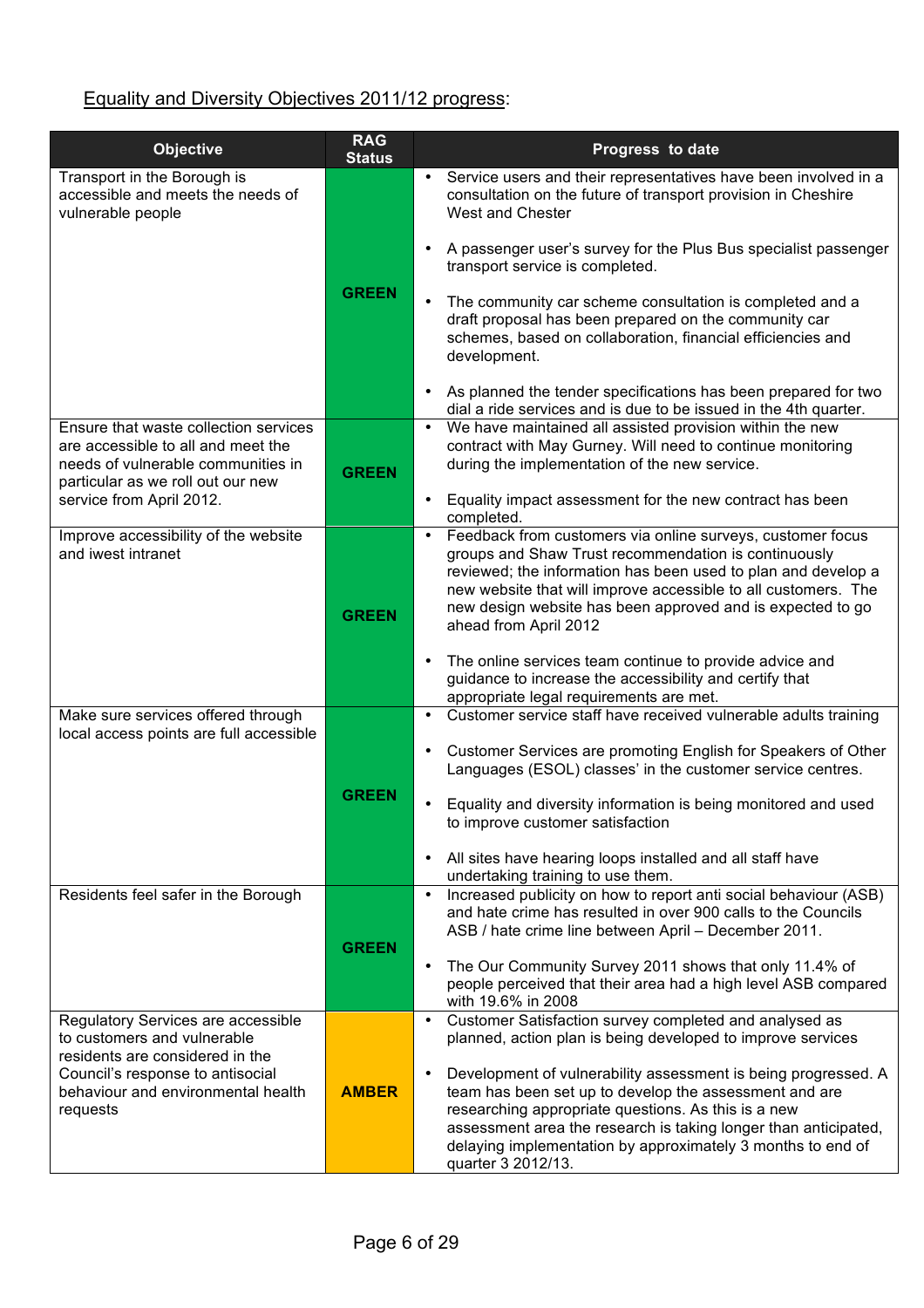| <b>Objective</b>                                                     | <b>RAG</b><br><b>Status</b> | Progress to date                                                                                                                                                                                                                                                                                                                       |
|----------------------------------------------------------------------|-----------------------------|----------------------------------------------------------------------------------------------------------------------------------------------------------------------------------------------------------------------------------------------------------------------------------------------------------------------------------------|
| Increase accessibility to the planning<br>applications and decisions | <b>GREEN</b>                | Accessibility to planning application has been improved through<br>the harmonisation of planning application processes and<br>implementation of planning application website, this allows<br>application to be submitted and viewed online. With 1319<br>applications had being submitted via the web between April -<br>December 2011 |
| Consider the needs of all when<br>setting planning fees locally      | <b>RED</b>                  | Cheshire West and Chester was part of the national planning<br>advisor project which provided Central Government<br>benchmarking and evidence to inform government policy on<br>local fee setting. We are now waiting feedback from Central<br>Government following completion of the project.                                         |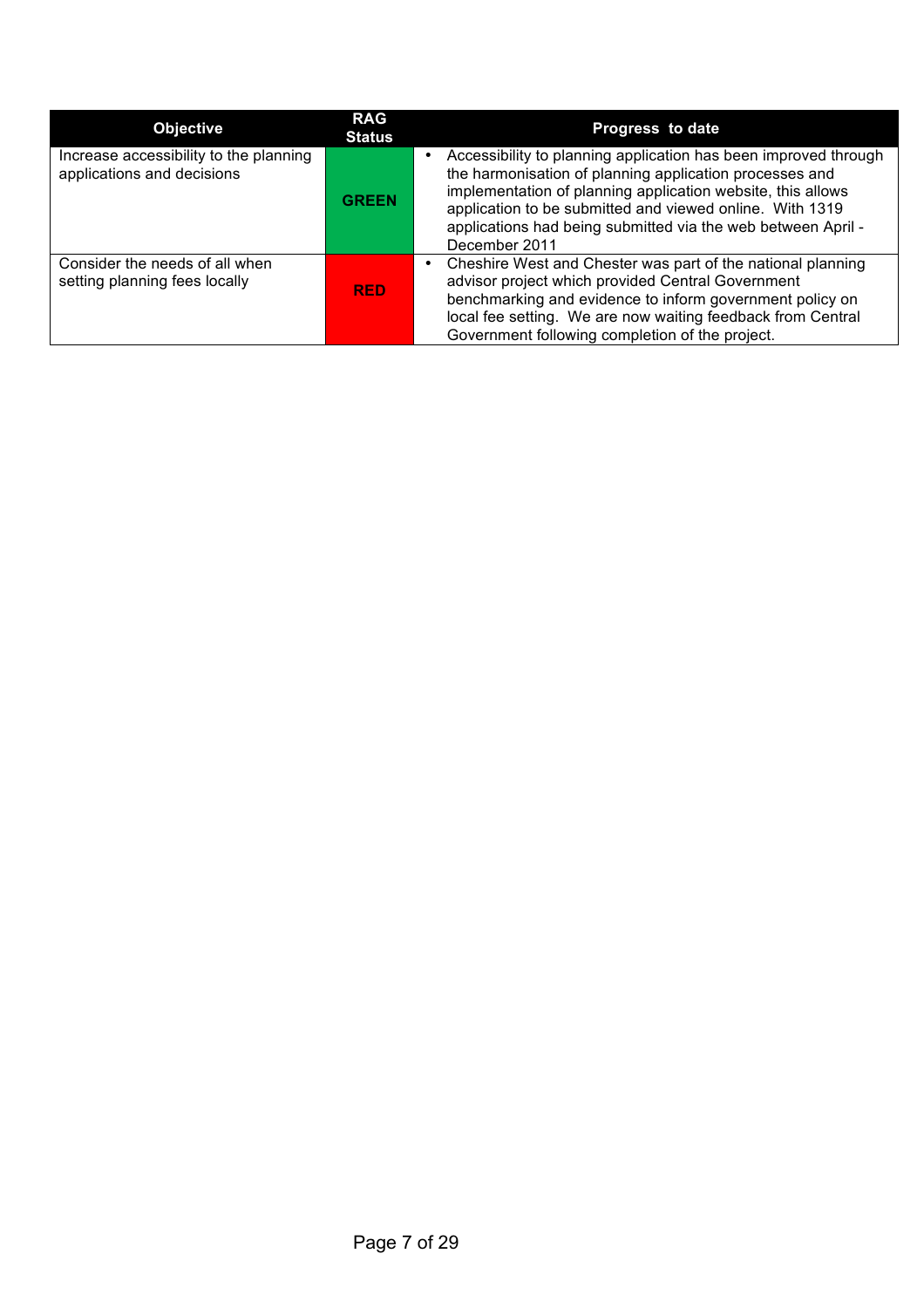### Directorate Performance Table:

| <b>Indicator Description</b>                                                                                                                                                                                               | 11/12 target                                                                                                                                                                                        | As at<br>31.12.11                                                  | <b>Forecast to</b><br>31.03.12                                                                                                | <b>Target</b><br><b>Attainment</b> | <b>Direction</b><br>of Travel | <b>Overall</b><br><b>Performance</b><br><b>Assessment</b>                                              |
|----------------------------------------------------------------------------------------------------------------------------------------------------------------------------------------------------------------------------|-----------------------------------------------------------------------------------------------------------------------------------------------------------------------------------------------------|--------------------------------------------------------------------|-------------------------------------------------------------------------------------------------------------------------------|------------------------------------|-------------------------------|--------------------------------------------------------------------------------------------------------|
| <b>Improved Street and Environment Cleanliness</b><br>a, Litter<br>b, Detritus<br>c, Graffiti<br>d, Fly posting<br>Reduction/ Enforcement of Fly tipping Incidents - Very Effective<br>Kg of residual waste per household* | A6%<br>B 21%<br>C 4%<br>D 0%<br>Very Effective<br>585kg                                                                                                                                             | A 8%<br>B 27%<br>C 5%<br>D 1%<br>To early to<br>report<br>276.67Kg | A 8%<br>B 27%<br>C 5%<br>D 1%<br>To early to<br>report<br>550Kg.                                                              | $\mathbb{R}$                       | R                             | R                                                                                                      |
| Reduction in CO2 Levels of Energy Consumption across the<br><b>Local Authority Estate</b>                                                                                                                                  | 15% reduction<br>45,350<br>tonnes                                                                                                                                                                   | total Apr to<br>Sept 11)<br>until July 2012                        | Annual Measure - not avaliable                                                                                                | G<br>N/A                           | G<br>N/A                      | G<br>N/A                                                                                               |
| Reduction in business miles and associated CO2 production by<br>the Council<br>a) Total Business Miles (b+c)<br>b) Total Personal Business Miles claimed<br>c) Total Pool Car Business Miles                               | a) 7.5% reduction<br>from baseline                                                                                                                                                                  | 3.6%<br>reduction<br>from baseline                                 | 3.5% reduction<br>from baseline                                                                                               | $\mathbb{R}$                       | N/A                           | $\mathbb{R}$                                                                                           |
| % of Dangerous potholes fixed within 5 working days                                                                                                                                                                        | 90%                                                                                                                                                                                                 | 98%                                                                | 97%                                                                                                                           | $\mathbf{G}$                       | G                             | ${\bf G}$                                                                                              |
| Number of 3rd party claims made                                                                                                                                                                                            | 10% reduction                                                                                                                                                                                       | 18%                                                                | 12%                                                                                                                           | $\overline{G}$                     | $\overline{G}$                | $\overline{\mathbf{G}}$                                                                                |
| Principal roads where maintenance should be considered                                                                                                                                                                     | <b>TBC</b>                                                                                                                                                                                          | until July 12                                                      | Annual Measure - not available                                                                                                | N/A                                | N/A                           | N/A                                                                                                    |
| People Killed or Seriously injured in road traffic accidents<br>a) All KSI's<br>b) Children under 16 years<br>(3 year rolling average)                                                                                     | $a) -5.0%$<br>Provisional<br>191 average, max<br>189 for year)<br>b) $-5.0\%$<br>Provisional<br>(14.3 average, max<br>10 for year)<br>see below<br>(3 year average from<br>Jan 2009 to Dec<br>2011) | a) 170<br>b)9                                                      | a) 225<br>incidents<br>0%<br>no change on<br>three year<br>average<br>b) 12<br>$0\%$<br>no change on<br>three year<br>average | $\mathbb{R}$                       | $\blacktriangle$              | Red for in year, but<br>over longer period<br>$(10 \text{ years})$<br>performance has<br>been positive |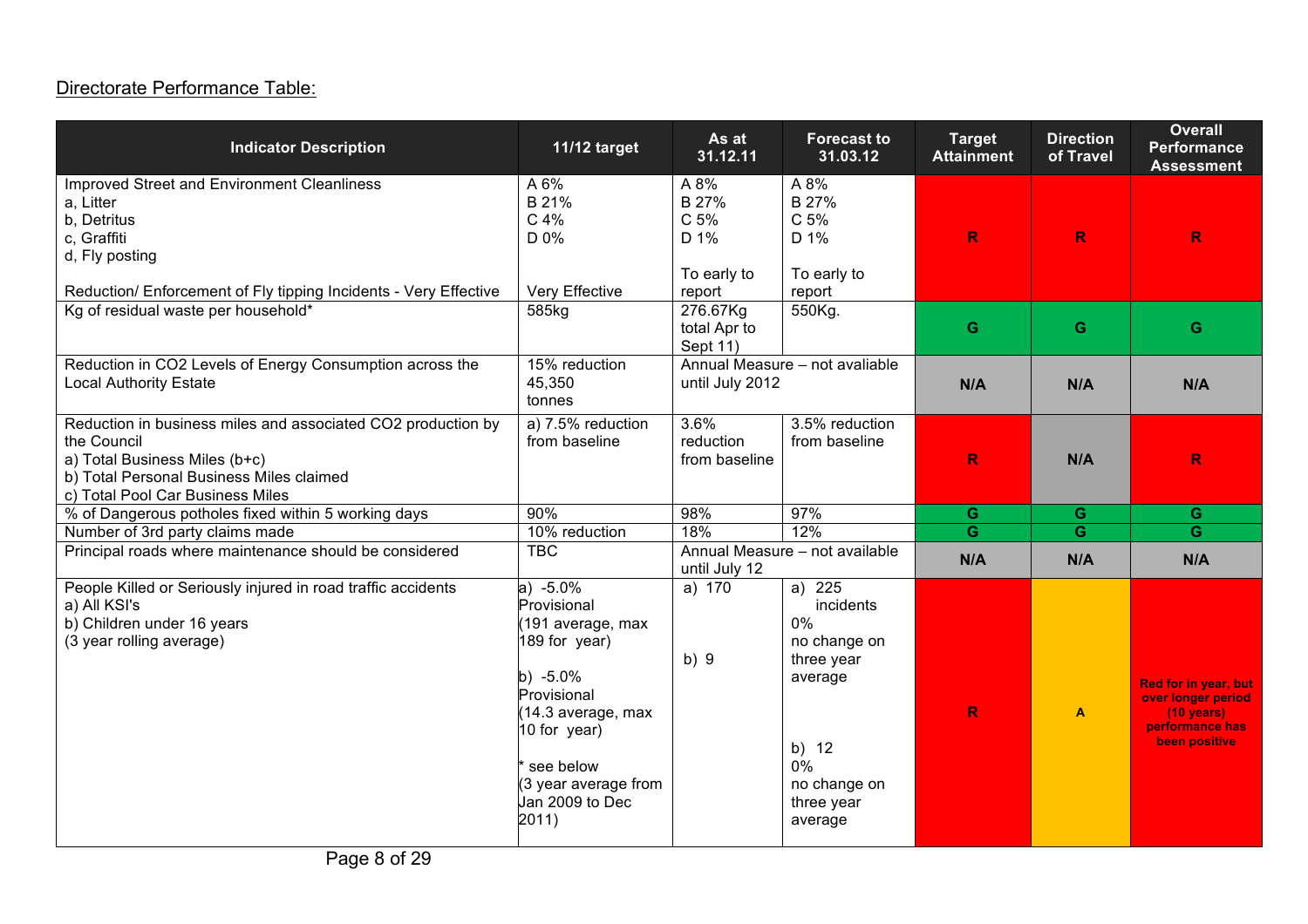| <b>Indicator Description</b>                                                                                                            | 11/12 target                                                                                                                                           | As at<br>31.12.11        | <b>Forecast to</b><br>31.03.12 | <b>Target</b><br><b>Attainment</b> | <b>Direction</b><br>of Travel | <b>Overall</b><br><b>Performance</b><br><b>Assessment</b> |
|-----------------------------------------------------------------------------------------------------------------------------------------|--------------------------------------------------------------------------------------------------------------------------------------------------------|--------------------------|--------------------------------|------------------------------------|-------------------------------|-----------------------------------------------------------|
| <b>ASB Diaries</b><br>a) % of ASB unit issued diaries that are collected within 10<br>working days of issue.                            | $•100\%$<br>$\cdot$ 100%<br>Note: new indicator,                                                                                                       | 100%<br>a)<br>100%<br>b) | a) $100%$<br>b) 100%           | G                                  | G                             | G                                                         |
| b) % of collected diaries analysed and appropriate actions<br>allocated at the following ASB briefing.                                  | new diaries being<br>implemented in gtr 1<br>2011/12.                                                                                                  |                          |                                |                                    |                               |                                                           |
| Anti Social Behaviour, % of ASB outbound calls from the<br>contract centre that receive positive feedback since the original<br>contact | Baseline year - due<br>Report now available and being<br>analysed to establish baseline<br>to start collection<br>and target for 2012/13<br>Q4 2011/12 |                          | N/A                            | N/A                                | N/A                           |                                                           |
| % of household planning applications that are completed within<br>a) 8 weeks<br>b) 6 weeks                                              | a) 78%<br>b) $25%$                                                                                                                                     | a) 53%<br>b) 11%         | a) 55%<br>b) 15%               | R.                                 | G                             | A                                                         |
| Queries received in Customer Services resolved at first point of<br>contact                                                             | 60%                                                                                                                                                    | 74%                      | 74%                            | G                                  | G                             | G                                                         |
| Level of satisfaction from Customer Services contacts                                                                                   | 90%                                                                                                                                                    | 93%                      | 93%                            | G                                  | G                             | G.                                                        |
| % of calls answered within 20 seconds within the contact centre<br>(SLA indicator)                                                      | 80%                                                                                                                                                    | 85%                      | 85%                            | G                                  | G                             | G                                                         |

#### Overall Performance Assessment definitions:

|   | Underperforming           |
|---|---------------------------|
|   | Performing satisfactorily |
| G | Performing well           |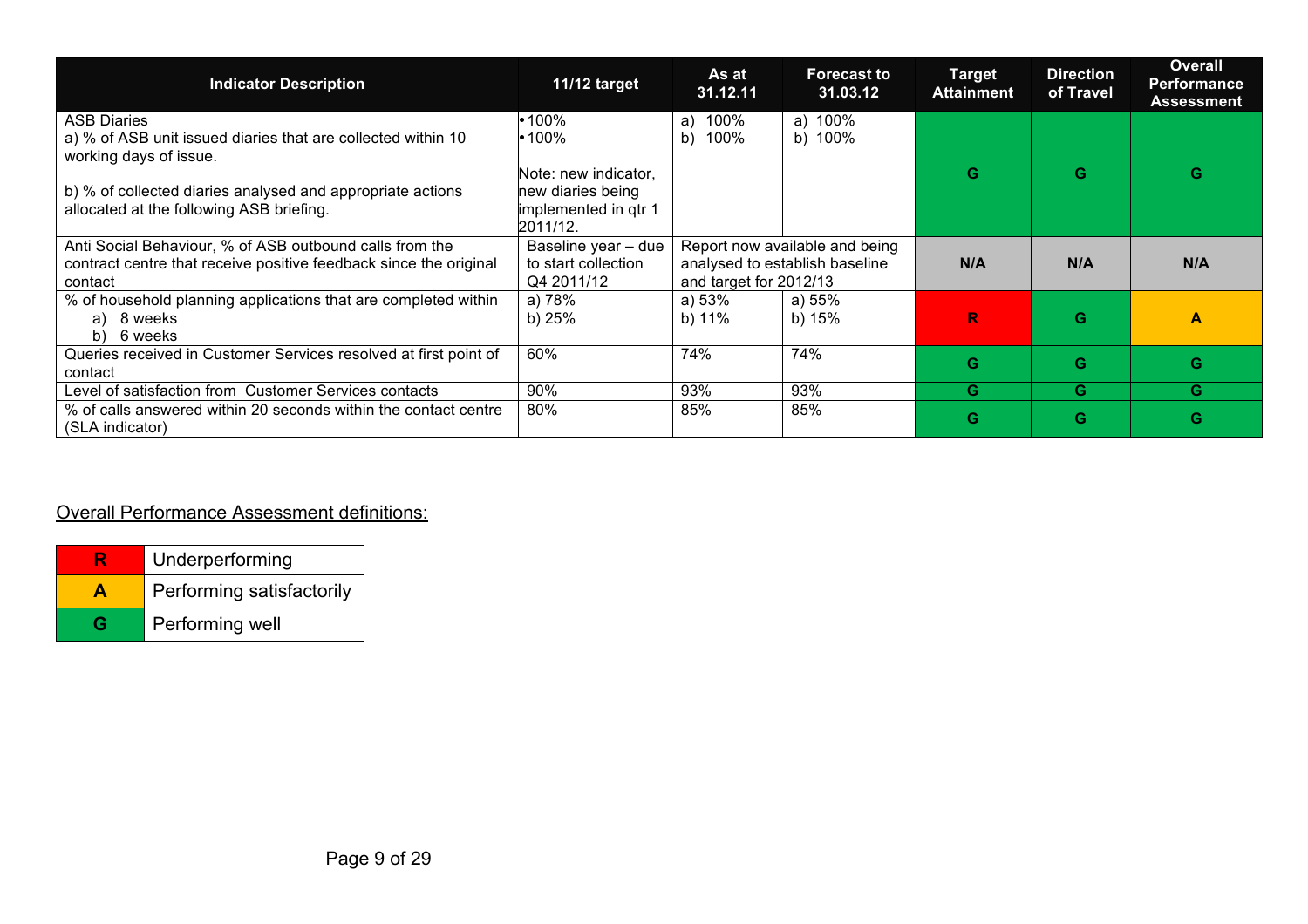# **Section C – Directorate Priorities**

| <b>Priority 1</b> | <b>Cleaner</b> – Provide services that improve and support communities in improving the<br>cleanliness of our neighbourhoods                                                                                                         |
|-------------------|--------------------------------------------------------------------------------------------------------------------------------------------------------------------------------------------------------------------------------------|
| <b>Priority 2</b> | <b>Greener</b> – Take a lead role in the Councils response to positive action on climate<br>change and sustainable living                                                                                                            |
| <b>Priority 3</b> | <b>Safer Places</b> – Care for and improve Cheshire West and Chester highways and public<br>spaces, in line with standards agreed with our customers                                                                                 |
| <b>Priority 4</b> | <b>Safer People</b> – Make communities feel safer by improving the way we tackle anti social<br>behaviour and crime, making our roads safer, and improving consumer protection across<br><b>Cheshire West</b>                        |
| <b>Priority 5</b> | <b>Stronger</b> – Working with our communities to improve the services we provide by putting<br>the customer first and moving towards more locally based or accessible services                                                      |
| <b>Priority 6</b> | <b>Equality and Diversity</b> - Demonstrate an evidence based commitment to the delivery<br>of the corporate equality and diversity priorities 2012 - 2015 through Directorate<br>management teams and equality and diversity groups |

#### **Directorate responsibilities include:**

| <b>Service Area</b>              | <b>Key Responsibilities</b>                            |
|----------------------------------|--------------------------------------------------------|
| Planning and Transport           | <b>Building Consultancy</b><br>٠                       |
|                                  | <b>Development Planning</b><br>٠                       |
|                                  | Highways<br>٠                                          |
|                                  | Transport                                              |
|                                  | <b>Specialist Environmental Services</b>               |
| <b>Regulatory Services</b>       | Car Parking<br>٠                                       |
|                                  | <b>Consumer Protection</b><br>٠                        |
|                                  | <b>Business Compliance and Commercial Support</b><br>٠ |
|                                  | <b>Lifetime Services</b><br>٠                          |
|                                  | <b>Community Safety</b>                                |
| Waste Management and Streetscene | <b>Waste Strategy</b><br>٠                             |
|                                  | <b>Waste Disposal</b><br>٠                             |
|                                  | <b>Waste Collection</b><br>٠                           |
|                                  | Streetscene                                            |
| <b>Customer Services</b>         | <b>Customer Services</b><br>٠                          |
|                                  | <b>Customer Service Strategy</b>                       |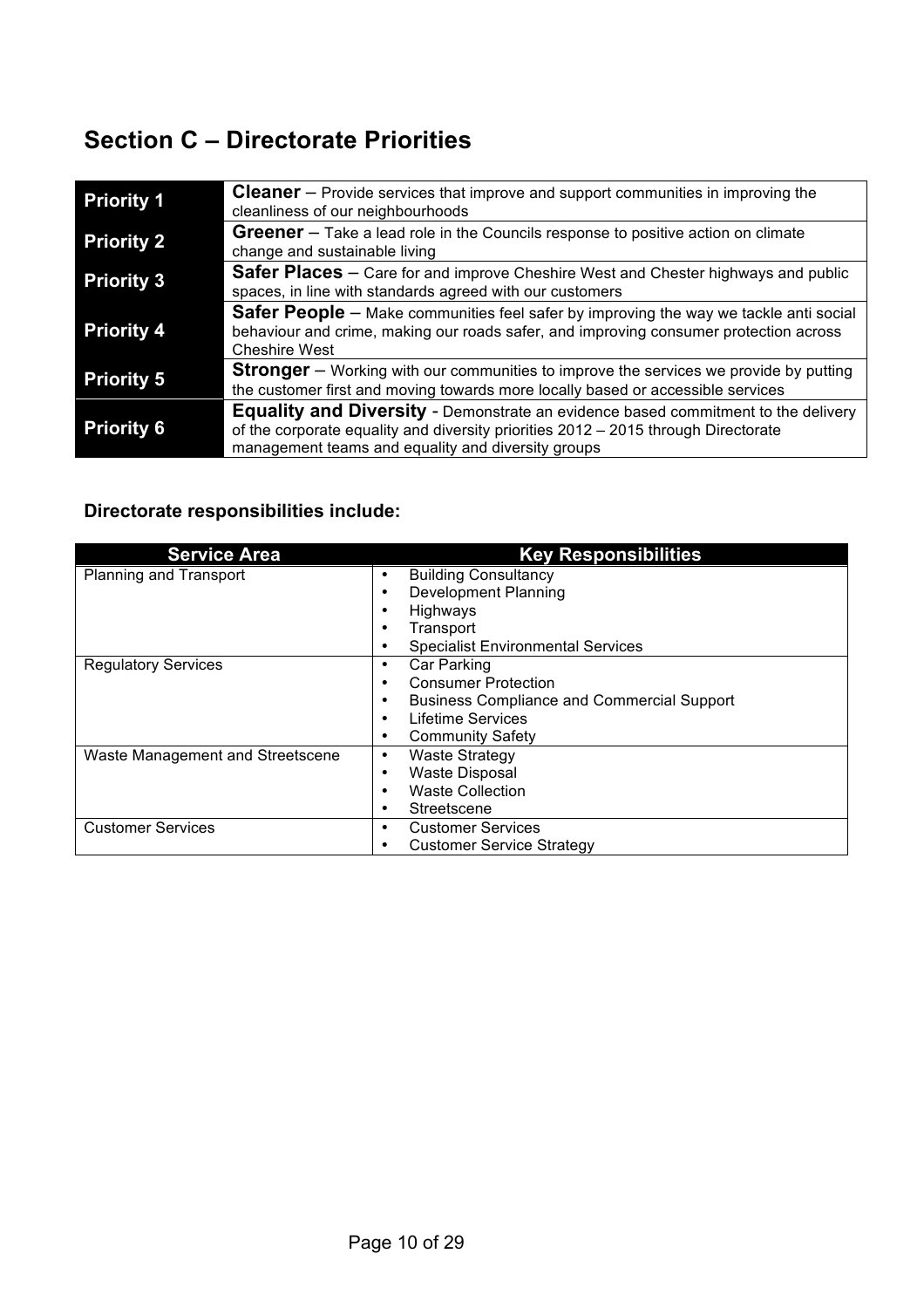### **Section D – Performance Plan**

Directorate Priority: **Cleaner** – Provide services that improve and support communities in improving the cleanliness of our neighbourhoods

| <b>Business</b><br><b>Plan Ref</b> | <b>Action</b>                                                                                                                                                                                                          | <b>Milestone</b>                                                                                      | Date of<br><b>Milestone</b> | <b>Service Area</b>                 | <b>Responsible</b><br>Officer(s)   |
|------------------------------------|------------------------------------------------------------------------------------------------------------------------------------------------------------------------------------------------------------------------|-------------------------------------------------------------------------------------------------------|-----------------------------|-------------------------------------|------------------------------------|
| CE <sub>01</sub>                   | Improve street and environment cleanliness<br>through new ways of workings to meet customer<br>demands for services 7 days a week                                                                                      | Refocusing employee resources to<br>meet neighbourhood demands by<br>implementing new shift patterns. | April 2012                  | Waste Management<br>and Streetscene | John Jeffrey<br>(Simon<br>Lammond) |
|                                    |                                                                                                                                                                                                                        | New rotas developed and issued to<br>staff, work program developed.                                   | April 2012                  |                                     |                                    |
| CE <sub>02</sub>                   | Increase our response to customer complaints<br>through the Implementation of the "love clean<br>streets" software and engagement tool                                                                                 | Complete launch of smart phone APP<br>to Parish Councils and community<br>groups                      | June 2012                   | Waste Management<br>and Streetscene | John Jeffrey<br>(Simon<br>Lammond) |
|                                    |                                                                                                                                                                                                                        | Complete launch of smart phone APP<br>to schools and the public                                       | Sept 2012                   |                                     |                                    |
| CE <sub>03</sub>                   | Public conveniences – Investment in improving<br>existing facilities based on priority as agreed with<br>Lead Member from outcomes of toilet review<br>which examined use, cost practicality of current<br>facilities. | Capital Program works phased over<br>two year period - more detailed<br>milestone TBC                 | March<br>2014               | Waste Management<br>and Streetscene | John Jeffrey<br>(Simon<br>Lammond) |
| CE <sub>04</sub>                   | Streetscene depot capital programme - build a<br>new purpose-built depot that meets environment                                                                                                                        | Commence preliminary contractor<br>procurement                                                        | Mar 2012                    | Waste Management<br>and Streetscene | John Jeffrey                       |
|                                    | agency standards, achieve carbon reducing                                                                                                                                                                              | Planning approval                                                                                     | Mar 2013                    |                                     |                                    |
|                                    | savings and efficiencies through reduce running                                                                                                                                                                        | Commence on site                                                                                      | April 2013                  |                                     |                                    |
|                                    | costs.                                                                                                                                                                                                                 | Completion                                                                                            | April 2014                  |                                     |                                    |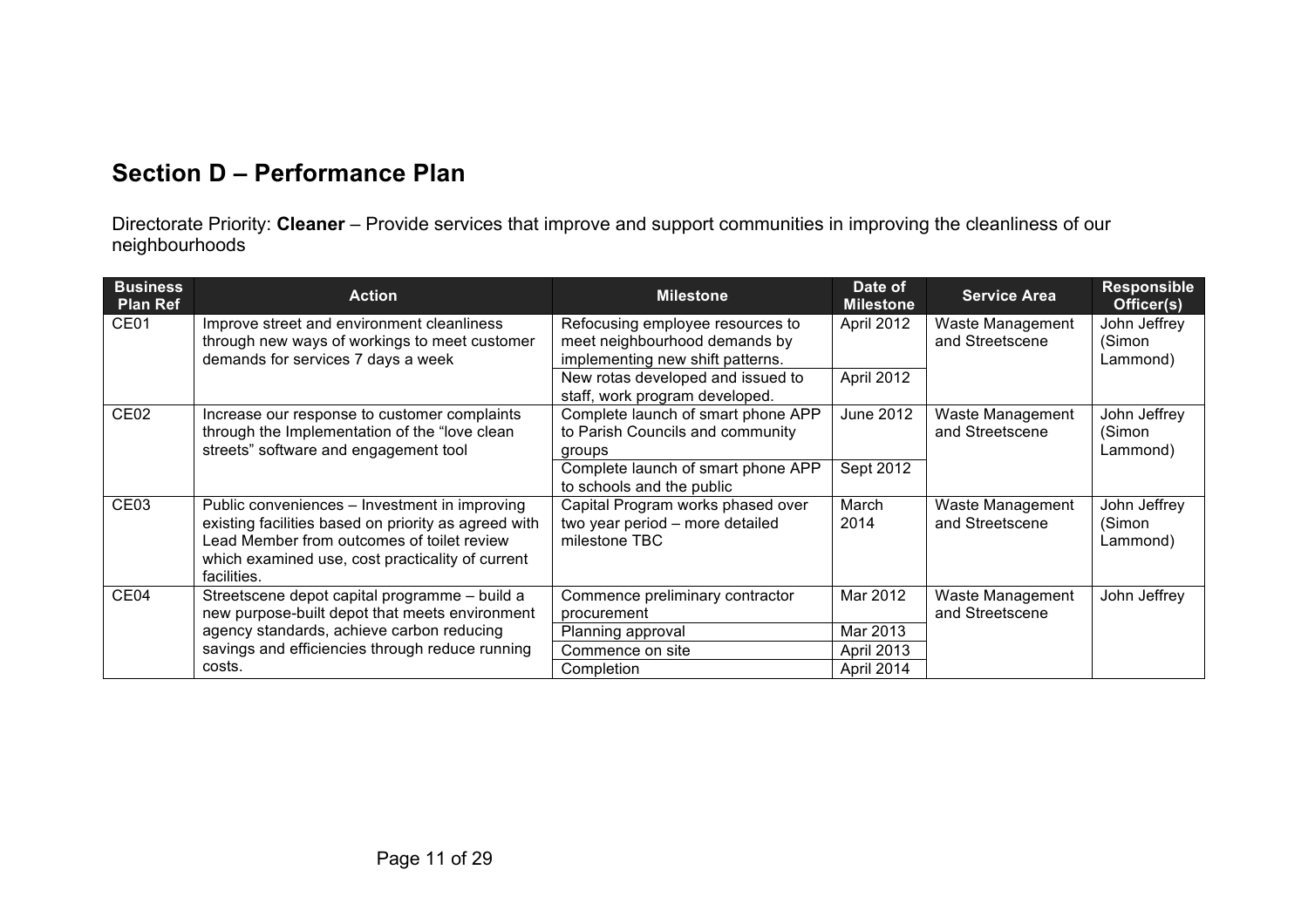| <b>Key Performance Indicators:</b>                                                                                                                                                                                                                                                                    |                                                                                                                                                                    |                                |             |                                                                                                                              |                                                                                                                                                                                                                                                                                                                                                                                                       |                                  |                        |                                      |
|-------------------------------------------------------------------------------------------------------------------------------------------------------------------------------------------------------------------------------------------------------------------------------------------------------|--------------------------------------------------------------------------------------------------------------------------------------------------------------------|--------------------------------|-------------|------------------------------------------------------------------------------------------------------------------------------|-------------------------------------------------------------------------------------------------------------------------------------------------------------------------------------------------------------------------------------------------------------------------------------------------------------------------------------------------------------------------------------------------------|----------------------------------|------------------------|--------------------------------------|
| <b>Performance Measure</b>                                                                                                                                                                                                                                                                            | 11/12<br>2012/13<br><b>Monitoring</b><br><b>Explanation of target/outturn variance</b><br><b>Forecasted</b><br><b>Frequency</b><br><b>Target</b><br><b>Outturn</b> |                                |             | <b>Service Area</b>                                                                                                          |                                                                                                                                                                                                                                                                                                                                                                                                       |                                  |                        |                                      |
| Improved Street and<br><b>Environment Cleanliness</b><br>a, Litter<br>b, Detritus<br>c, Graffiti<br>d, Fly posting                                                                                                                                                                                    | A, 8%<br>B, 27%<br>Every 4 months<br>C, 5%<br>D, 1%                                                                                                                |                                |             | Refreshed<br>A, 6%<br>B, 25%<br>C, 5%<br>D, 1%                                                                               | 2011/12 targets were not achieved as they<br>were too ambitious given the service<br>reorganisation and delay of working time<br>solutions implementation. Therefore we<br>have reassessed the target and set them<br>back to 2010/11 baseline achievement.<br>Looking to then agree further<br>improvements in 2013/14 once the new<br>ways of working have been implemented<br>and well-established |                                  |                        | Waste Management<br>and Streetscene  |
| <b>Risk Management:</b>                                                                                                                                                                                                                                                                               |                                                                                                                                                                    |                                |             |                                                                                                                              |                                                                                                                                                                                                                                                                                                                                                                                                       |                                  |                        |                                      |
| <b>Risk</b>                                                                                                                                                                                                                                                                                           |                                                                                                                                                                    | <b>Current</b><br><b>Score</b> |             | Action(s)                                                                                                                    |                                                                                                                                                                                                                                                                                                                                                                                                       | <b>Completion</b><br><b>Date</b> | Target<br><b>Score</b> | <b>Responsible</b><br><b>Officer</b> |
| Standard of cleanliness is not achieved<br>following implementation of WTS due to<br>incorrect or insufficient allocation of resources<br>leading to negative public perceptions and                                                                                                                  |                                                                                                                                                                    | 14                             | performance | Close monitoring of implementation and                                                                                       |                                                                                                                                                                                                                                                                                                                                                                                                       | Ongoing                          | 12                     | John Jeffery                         |
| reputational damage.<br>Unable to progress building of new-purpose<br>build depot due to environmental land issues,<br>legal title or inability to gain planning consent,<br>this could result in high financial costs to<br>locate another site for the depot and<br>reputation loss to the council. |                                                                                                                                                                    | 18                             |             | Preliminary site investigations to be<br>undertaken including an environmental survey.<br>Legal title to be further explored |                                                                                                                                                                                                                                                                                                                                                                                                       | Mar 2012<br>Mar 2012             | 18                     | John Jeffery                         |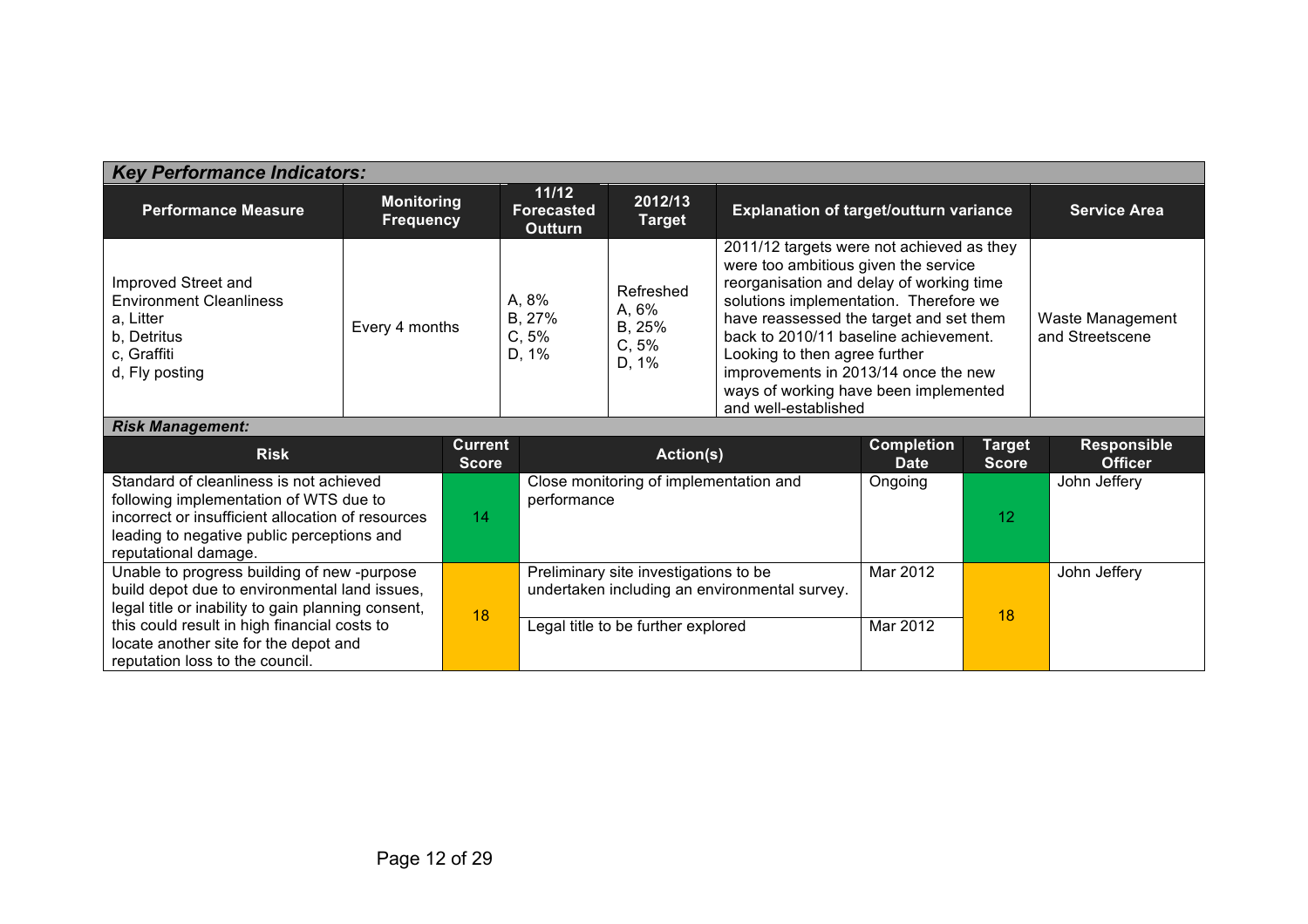Directorate Priority: **Greener** – Take a lead role in the Councils response to positive action on climate change and sustainable living

| <b>Business</b><br><b>Plan Ref</b>                                                   | <b>Action</b>                                                                                                                             | <b>Milestone</b>                                                                                                                | Date of<br><b>Milestone</b> | <b>Service Area</b>       | <b>Responsible</b><br>Officer(s)    |
|--------------------------------------------------------------------------------------|-------------------------------------------------------------------------------------------------------------------------------------------|---------------------------------------------------------------------------------------------------------------------------------|-----------------------------|---------------------------|-------------------------------------|
| CE <sub>05</sub>                                                                     | Lead on the implementation of the Carbon<br>Management Programme to reduce the Councils<br>carbon footprint and deliver financial savings | Continue the Implementation of 14 carbon<br>reduction projects that are planned for<br>2012/13 and funding has been identified. | Mar 2013                    | Planning and<br>Transport | Chris Hindle<br>(lan Marshall)      |
|                                                                                      |                                                                                                                                           | Identification of further projects to meet<br>remaining 18% of the carbon reduction<br>target                                   | Mar 2013                    |                           |                                     |
| CE06                                                                                 | Responding to the immediate concerns around<br>air quality with the appropriate monitoring and<br>action programmes.                      | Ince Park Air Quality (Elton, Helsby,<br>Frodsham) Establish an Ince Park AQ<br><b>Task and Finish Group</b>                    | May 2012                    | Regulatory<br>Services    | Helen Bailey /<br>Vanessa Griffiths |
|                                                                                      |                                                                                                                                           | Ince Park Air Quality - Monitoring options<br>proposal                                                                          | Dec 2012                    |                           |                                     |
|                                                                                      |                                                                                                                                           | Helsby air quality monitoring - ongoing; to<br>be combined with Ince Park Network                                               | (TBC)                       |                           |                                     |
|                                                                                      |                                                                                                                                           | Boughton Air Quality Management Area -<br>Action Plan completed                                                                 | Feb 2013                    |                           |                                     |
| CE07                                                                                 | development of sustainable transport initiatives<br>through submission of a successful funding                                            | Confirmation on achievement of success<br>for LSTF funding.                                                                     | May 2012                    | Planning and<br>Transport | Chris Hindle<br>(Steve Williams)    |
| application to the local sustainable transport<br>fund and implementation of schemes |                                                                                                                                           | Further milestone to be confirmed success<br>of bid confirmed                                                                   |                             |                           |                                     |
| CE <sub>08</sub>                                                                     | Encouraging recycling performance within our<br>communities that will reduce the levels of waste                                          | Campaign in Vale Royal area prior to new<br>service being introduced                                                            | June 12                     | Waste<br>Management       | John Jeffrey<br>(Helen De           |
|                                                                                      | going to landfill and our costs.                                                                                                          | Campaign in Ellesmere Port area prior to<br>new service being introduced                                                        | Aug 2012                    | and Street<br>scene       | Lemos)                              |
|                                                                                      |                                                                                                                                           | Campaign in Chester area prior to new<br>service being introduced                                                               | Nov 2012                    |                           |                                     |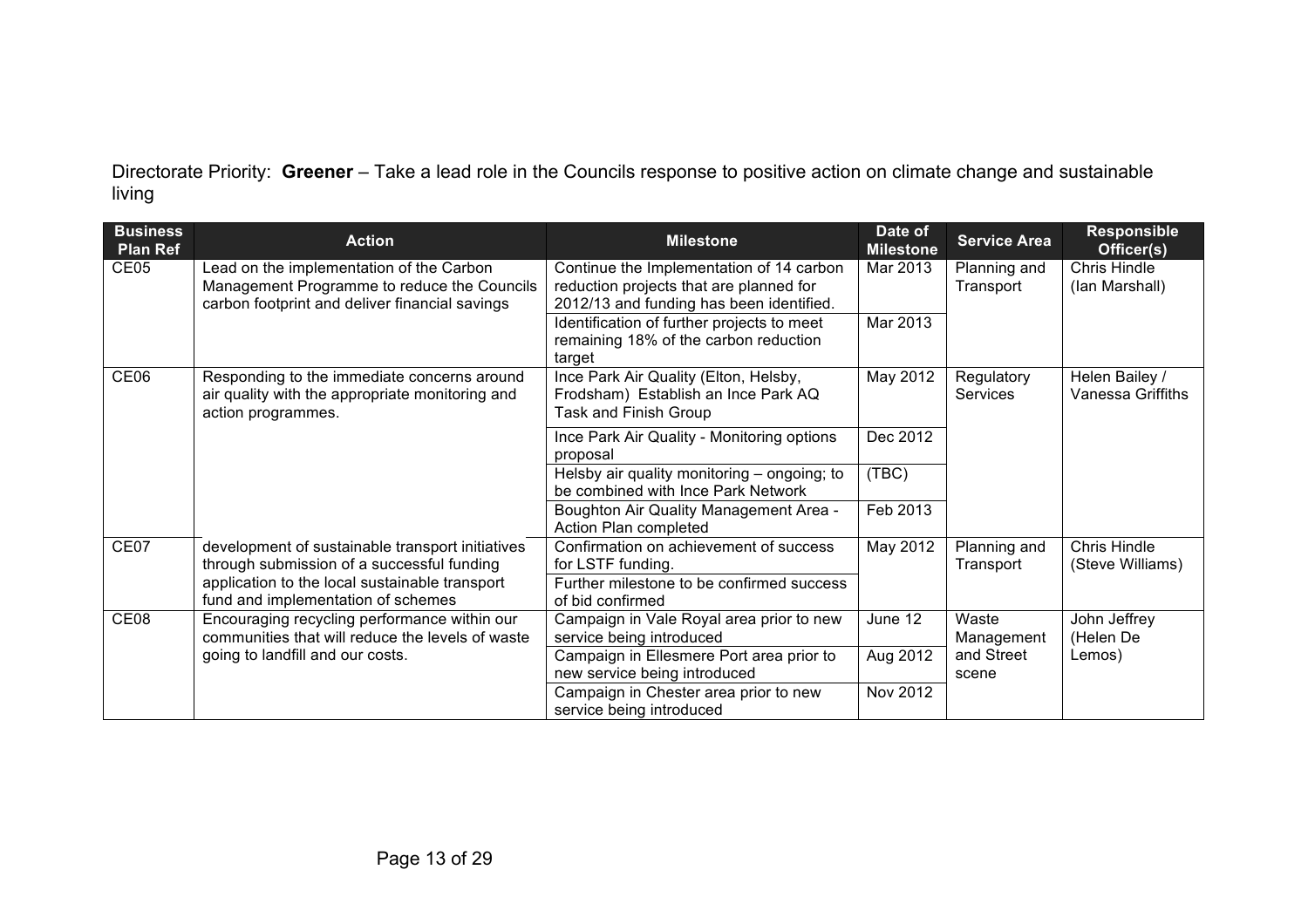| CE09                          | Implementation of the new single waste                                                  | collection and recycling contract to support | New service introduced:<br>Vale Royal area:  |                                             |                                                                    | Jun 2012        | Waste<br>Management                             | John Jeffrey<br>(Steve Bakewell) |
|-------------------------------|-----------------------------------------------------------------------------------------|----------------------------------------------|----------------------------------------------|---------------------------------------------|--------------------------------------------------------------------|-----------------|-------------------------------------------------|----------------------------------|
|                               | waste reduction and enable better waste                                                 |                                              |                                              | New service introduced:                     |                                                                    | Aug 2012        | and                                             |                                  |
|                               | recycling                                                                               |                                              | Ellesmere Port area                          |                                             |                                                                    |                 | Streetscene                                     |                                  |
|                               |                                                                                         |                                              |                                              | New service introduced:                     |                                                                    | Nov 2012        |                                                 |                                  |
|                               | Chester area                                                                            |                                              |                                              |                                             |                                                                    |                 |                                                 |                                  |
| <b>CE10</b>                   | Deliver a new residual waste treatment plant                                            |                                              |                                              | Formal notice issued for discontinuation of |                                                                    | May 2012        | Waste                                           | John Jeffrey                     |
|                               | and facilities                                                                          |                                              |                                              | waste PFI procurement                       |                                                                    |                 | Management<br>and                               | (Helen de Lemos)                 |
|                               |                                                                                         |                                              |                                              | New procurement project initiated subject   |                                                                    | <b>Jul 2012</b> | Streetscene                                     |                                  |
|                               |                                                                                         |                                              |                                              | to above milestone being completed          |                                                                    |                 |                                                 |                                  |
| <b>CE11</b>                   | Publication of new directory of Fair Trade<br>Maintain Fairtrade status for the Borough |                                              |                                              | May 2012                                    | Planning and                                                       | Chris Hindle    |                                                 |                                  |
|                               |                                                                                         |                                              | outlets across the borough                   |                                             |                                                                    |                 | Transport                                       | (lan Marshall)                   |
|                               |                                                                                         |                                              |                                              | Preparation for reaccreditation completed   |                                                                    | Jun 2012        |                                                 |                                  |
|                               |                                                                                         |                                              |                                              | Organise and run Fair Trade Fortnight       |                                                                    | Feb 2013        |                                                 |                                  |
|                               |                                                                                         |                                              |                                              | events and campaigns                        |                                                                    |                 |                                                 |                                  |
|                               | <b>Key Performance Indicators:</b>                                                      |                                              |                                              |                                             |                                                                    |                 |                                                 |                                  |
|                               | <b>Performance Measure</b>                                                              | <b>Monitoring</b><br><b>Frequency</b>        | 11/12<br><b>Forecasted</b><br><b>Outturn</b> | 2012/13<br><b>Target</b>                    | <b>Explanation of target/outturn variance</b>                      |                 |                                                 | <b>Service Area</b>              |
|                               | Reduction in CO2 Levels of                                                              | Annual - July following                      | To early to                                  | 7.5%                                        |                                                                    |                 | Target already set through carbon reduction     | Planning and                     |
|                               | Energy Consumption across the                                                           | end of year                                  | forecast                                     | reduction                                   | programme                                                          |                 |                                                 | Transport                        |
| <b>Local Authority Estate</b> |                                                                                         |                                              |                                              |                                             |                                                                    |                 |                                                 |                                  |
|                               |                                                                                         |                                              |                                              |                                             |                                                                    |                 |                                                 |                                  |
|                               |                                                                                         | Quarterly - three                            |                                              |                                             |                                                                    |                 | Phased introduction of new waste collection     |                                  |
|                               |                                                                                         | months in areas.                             |                                              |                                             |                                                                    |                 | and recycling contract is expected to deliver   |                                  |
|                               | Kg of residual waste per                                                                | Frequency to be                              | 550 Kg/per                                   | 500Kg/per                                   |                                                                    |                 | significant reduction in residual waste in line | Waste                            |
| household*                    |                                                                                         | increased aiming for                         | household                                    | household                                   | with the contractor's guaranteed diversion                         |                 |                                                 | Management and                   |
|                               |                                                                                         | monthly under new                            |                                              |                                             | tonnage. The full impact, however, will be                         |                 |                                                 | Streetscene                      |
|                               |                                                                                         | contract.                                    |                                              |                                             | realised in 2013/14 following full roll out of<br>the new service. |                 |                                                 |                                  |
|                               |                                                                                         |                                              |                                              | <b>TBC</b> after yr                         |                                                                    |                 |                                                 | Waste                            |
|                               | % of waste sent for reuse.<br>recycling and composting                                  | Quarterly in arrears                         | Too early to<br>forecast                     | end (July<br>2012)                          | Target to be set once 2011/112 outturn<br>received                 |                 |                                                 | Management and<br>Streetscene    |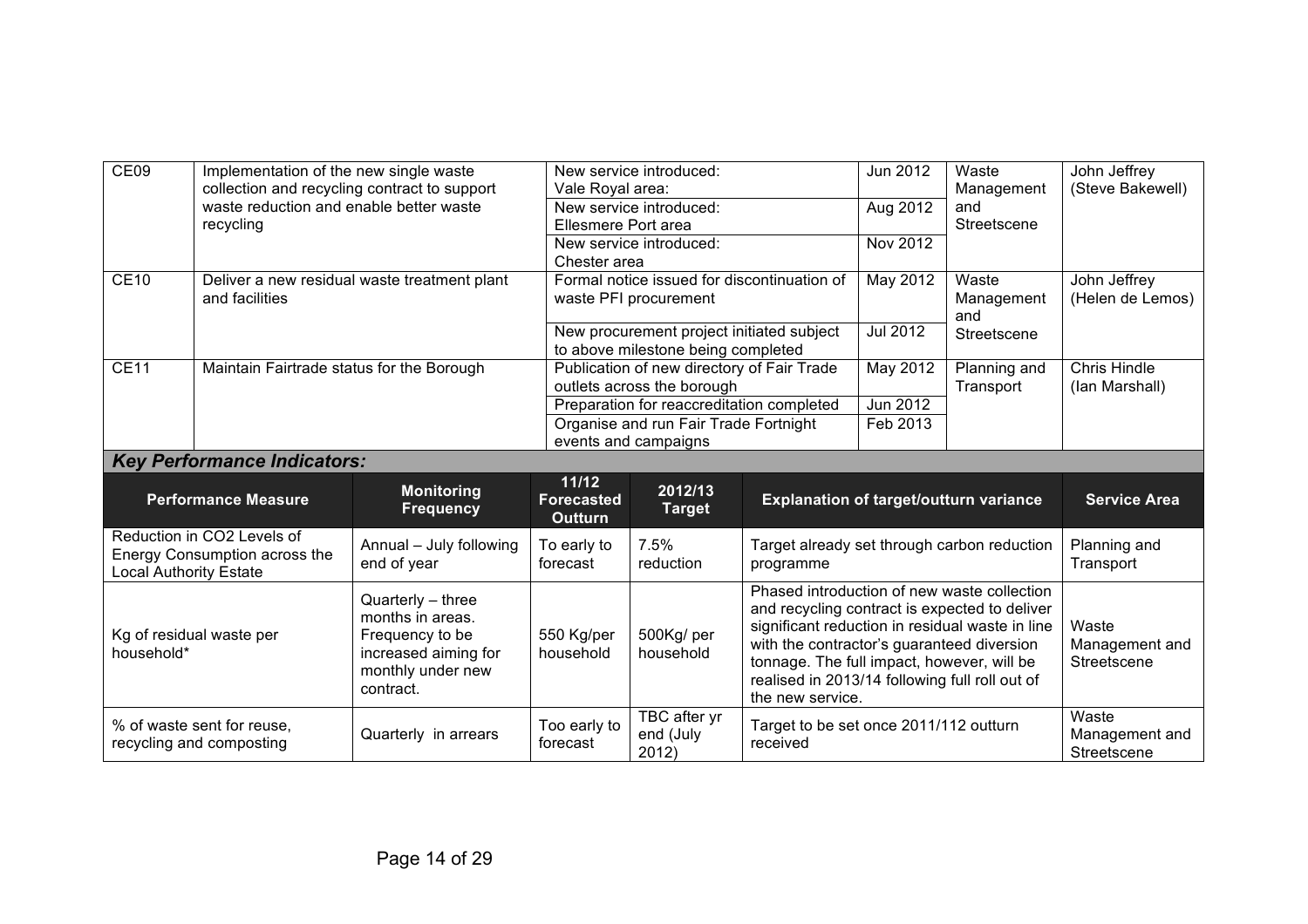| <b>Risk Management:</b>                                                                                                                                                                                                                                                                                        |                                |                                                                                                                                                                                                                                                                                                                                                                                     |                                  |                        |                                      |  |  |
|----------------------------------------------------------------------------------------------------------------------------------------------------------------------------------------------------------------------------------------------------------------------------------------------------------------|--------------------------------|-------------------------------------------------------------------------------------------------------------------------------------------------------------------------------------------------------------------------------------------------------------------------------------------------------------------------------------------------------------------------------------|----------------------------------|------------------------|--------------------------------------|--|--|
| <b>Risk</b>                                                                                                                                                                                                                                                                                                    | <b>Current</b><br><b>Score</b> | Action(s)                                                                                                                                                                                                                                                                                                                                                                           | <b>Completion</b><br><b>Date</b> | Target<br><b>Score</b> | <b>Responsible</b><br><b>Officer</b> |  |  |
| Lack of engagement and financial commitment to the<br>carbon management programme leading to inability<br>to deliver planned project resulting in future financial<br>and reputation consequences for the Council.<br>(Corporate Risk 3)                                                                       | 30                             | Increase relevance of carbon reduction<br>in capital programme                                                                                                                                                                                                                                                                                                                      | March 2013                       | 30                     | <b>Chris Hindle</b>                  |  |  |
| Failure to implement new collection contract, as<br>proposed, leads to decrease in recycling levels,<br>increased costs to the council and reduces council's<br>long-term aspirations for high standards of<br>sustainability                                                                                  | 12 <sub>1</sub>                | Ongoing project monitoring and detailed<br>process management to achieve<br>milestones and targets within the<br>implementation plan                                                                                                                                                                                                                                                | April 2012                       | 12 <sup>2</sup>        | John Jeffery                         |  |  |
| Delays in establishing future waste treatment<br>contract leading to council without secure disposal<br>route for its waste post April 2014 resulting in higher<br>disposal charges permits or paying fines. Reputation<br>damage in terms of poor performance and negative<br>publicity<br>(Corporate Risk 8) | 36                             | Ongoing discussions with Cheshire East<br>to facilitate timely formal decision<br>process on discontinuation of PFI<br>procurement and decision on<br>subsequent joint procurement.<br>Instigate options appraisal programme<br>in Q1 to enable the timely<br>commencement of a new residual waste<br>contract procurement project following<br>formal decision on PFI procurement. | May 2012<br>May 2012             | 36                     | John Jeffery                         |  |  |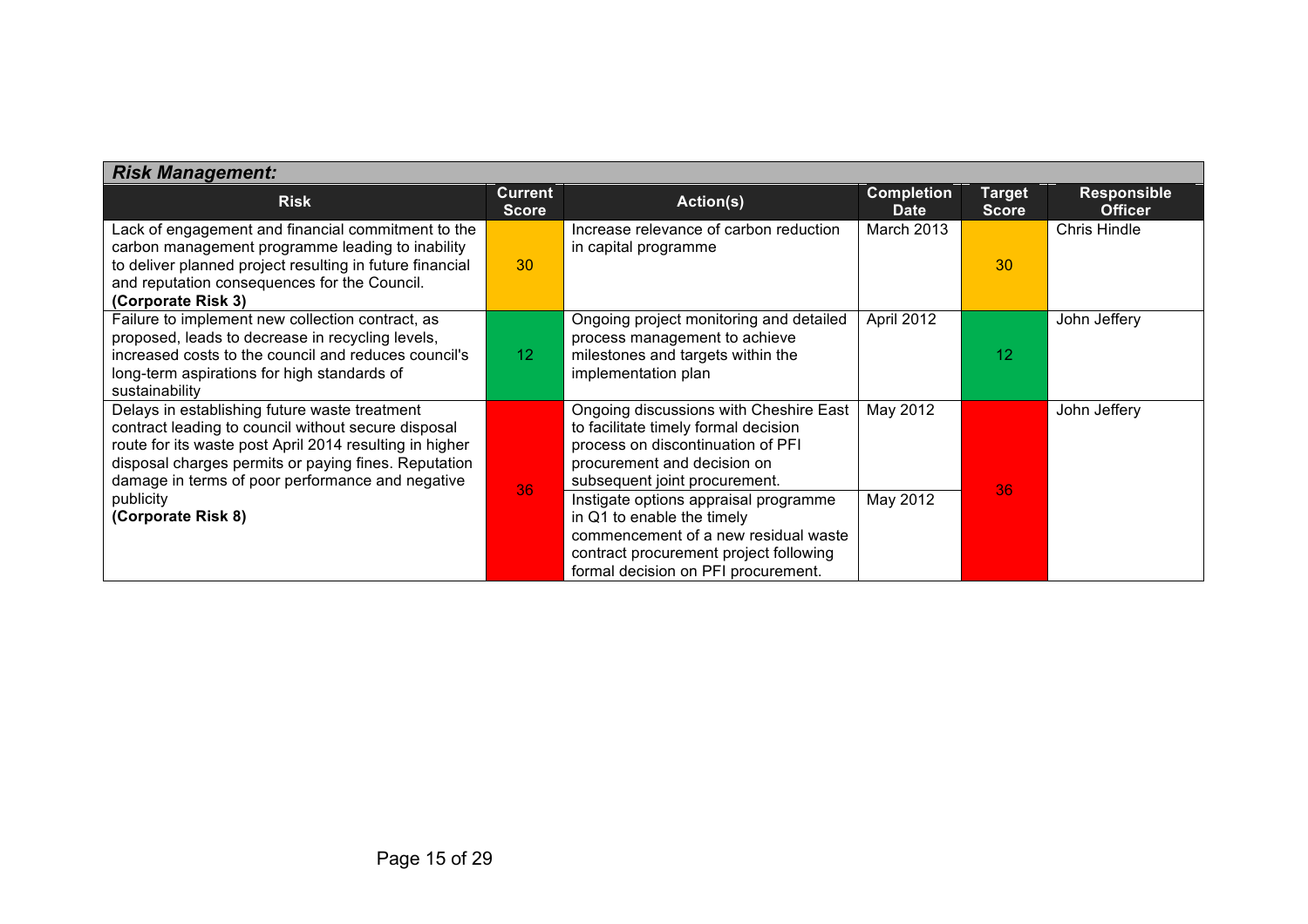Directorate Priority: **Safer Places** – Care for and improve Cheshire West and Chester highways and public spaces, in line with standards agreed with our customers

| <b>Business</b><br><b>Plan Ref</b> | <b>Action</b>                                                                                | <b>Milestone</b>                             | Date of<br><b>Milestone</b> | <b>Service</b><br>Area        | <b>Responsible</b><br>Officer(s)    |
|------------------------------------|----------------------------------------------------------------------------------------------|----------------------------------------------|-----------------------------|-------------------------------|-------------------------------------|
| <b>CE12</b>                        | Delivery of enhanced capital programme for road                                              | 80% of capital programme completed           | Sept 2012                   | Planning                      | <b>Chris Hindle</b>                 |
|                                    | maintenance to improve the safety and condition                                              | 100% of capital programme completed          | Mar 2013                    | and                           | (Kevin Carrol)                      |
|                                    | of our road network                                                                          |                                              |                             | Transport                     |                                     |
| <b>CE13</b>                        | Mobilisation and implementation of the new                                                   | Contract implemented                         | Oct 2012                    |                               |                                     |
|                                    | highways term contract which encompasses best                                                |                                              |                             | Planning                      | Chris Hindle                        |
|                                    | practise, provides greater value for money and<br>improves customer satisfaction             |                                              |                             | and<br>Transport              | (Kevin Carrol)                      |
| <b>CE14</b>                        | Delivery of the Blacon crematorium refurbishment                                             | New crematorium complete and operational     | Nov 2012                    | Regulatory                    | Helen Bailey /                      |
|                                    | project to provide the community with a modern                                               |                                              |                             | <b>Services</b>               | Vanessa Griffiths                   |
|                                    | facility in line with changing legislation                                                   |                                              |                             |                               | (Sarah Armstrong)                   |
| <b>CE15</b>                        | Delivery of the Local Transport Plan (LTP) capital                                           | 100% of Capital Programme completed          | March 2012                  | Planning                      | Chris Hindle                        |
|                                    | programme to improve the condition and use of                                                |                                              |                             | and                           | (Kevin Carrol)                      |
|                                    | the road network at a local level                                                            |                                              |                             | Transport                     |                                     |
| <b>CE16</b>                        | Complete a review of car parking provision to<br>deliver customer focused parking provision, | Strategy complete                            | April 2012                  | Regulatory<br><b>Services</b> | Helen Bailey /<br>Vanessa Griffiths |
|                                    | ensure accessibility and fairness in the use of                                              | Implementation of accepted recommendations - | <b>TBC</b>                  |                               |                                     |
|                                    | parking space and tackle indiscriminate,                                                     | Milestones to be confirmed once              |                             |                               |                                     |
|                                    | inconsiderate and illegal parking                                                            | recommendations approved.                    |                             |                               |                                     |
| <b>CE17</b>                        | Continue the programme of essential stabilisation                                            | Develop and implement a design solution for  | March 2013                  | Planning                      | Chris Hindle                        |
|                                    | and maintenance of the Chester city walls to                                                 | priority locations                           |                             | and                           | (Kevin Carrol)                      |
|                                    | ensure safety and appearance for the benefit of                                              |                                              |                             | Transport                     |                                     |
|                                    | local residents and visitors                                                                 |                                              |                             |                               |                                     |
| <b>CE18</b>                        | Ensuring safety of Closed Churchyards and                                                    | Commence targeted inspections and develop    | April-Sept                  | Regulatory                    | Helen Bailey /                      |
|                                    | Cemeteries                                                                                   | risk-based inspection programme              | 2012                        | <b>Services</b>               | Vanessa Griffiths                   |
|                                    |                                                                                              | Commence repairs                             | Sept 2012                   |                               |                                     |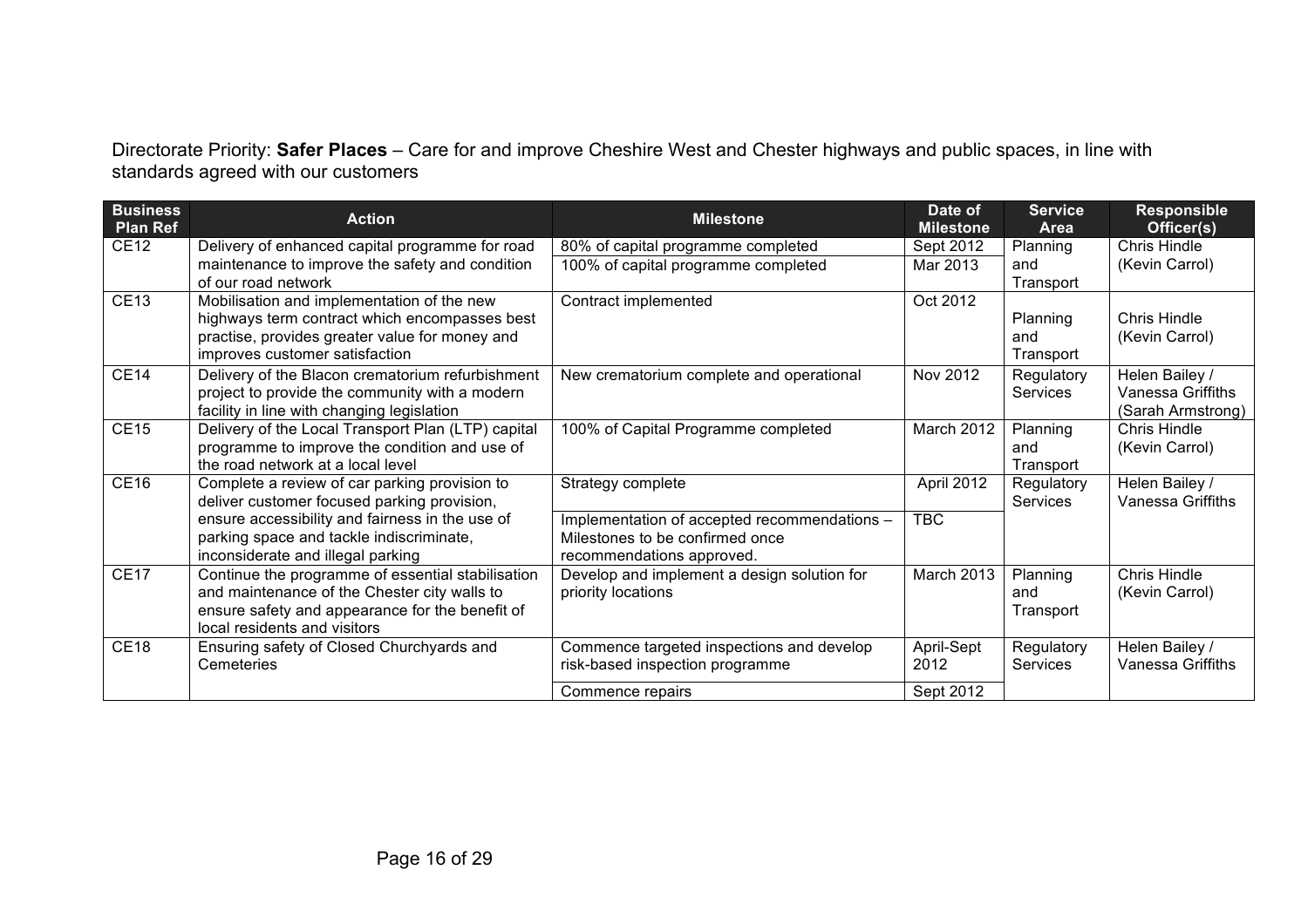| CE19                                                                                                                 | Implement the recommendation for Civil<br>Parking Enforcement (CPE) if approved.                                                                                                                                                                                                                                                                                                                                                                                                                                                                                                                                                                                                                                                                                                                                                                                                                                        |                   |                                | Application submitted to DfT and formal<br>acceptance by DfT                          |                                                                                                                   | Sept 2012                    |                          | Helen Bailey /<br><b>Vanessa Griffiths</b> |
|----------------------------------------------------------------------------------------------------------------------|-------------------------------------------------------------------------------------------------------------------------------------------------------------------------------------------------------------------------------------------------------------------------------------------------------------------------------------------------------------------------------------------------------------------------------------------------------------------------------------------------------------------------------------------------------------------------------------------------------------------------------------------------------------------------------------------------------------------------------------------------------------------------------------------------------------------------------------------------------------------------------------------------------------------------|-------------------|--------------------------------|---------------------------------------------------------------------------------------|-------------------------------------------------------------------------------------------------------------------|------------------------------|--------------------------|--------------------------------------------|
|                                                                                                                      | Note: Recommendation are subject to approval                                                                                                                                                                                                                                                                                                                                                                                                                                                                                                                                                                                                                                                                                                                                                                                                                                                                            |                   |                                | Local consultation<br>DfT statutory consultation and other                            |                                                                                                                   | Sept-Dec 2012<br>Sept 2012 - |                          |                                            |
|                                                                                                                      | by Executive (decision expected April 2012)                                                                                                                                                                                                                                                                                                                                                                                                                                                                                                                                                                                                                                                                                                                                                                                                                                                                             |                   |                                | prescribed steps                                                                      |                                                                                                                   | March 2013                   |                          |                                            |
| <b>CE20</b><br>To provide the community with heritage assets<br>which are in good condition, protected, and          |                                                                                                                                                                                                                                                                                                                                                                                                                                                                                                                                                                                                                                                                                                                                                                                                                                                                                                                         |                   |                                | Completion of first stage of Chester Urban<br>Archaeological Database.                |                                                                                                                   | <b>March 2013</b>            | Planning and<br>Highways | <b>Chris Hindle</b><br>(lan Marshall)      |
| appropriately used and interpreted.                                                                                  |                                                                                                                                                                                                                                                                                                                                                                                                                                                                                                                                                                                                                                                                                                                                                                                                                                                                                                                         |                   |                                | begin producing a list of locally important<br>historic building.(subject to funding) |                                                                                                                   | <b>March 2013</b>            |                          |                                            |
| <b>CE21</b><br>Contribute towards increasing road safety and<br>reducing collisions that result in killed in serious |                                                                                                                                                                                                                                                                                                                                                                                                                                                                                                                                                                                                                                                                                                                                                                                                                                                                                                                         |                   |                                | Work with our communities to identify and                                             |                                                                                                                   | March 2012                   | Planning and             | Chris Hindle                               |
|                                                                                                                      | injuries by undertaking targeted campaigns.                                                                                                                                                                                                                                                                                                                                                                                                                                                                                                                                                                                                                                                                                                                                                                                                                                                                             |                   |                                | implement roads safety measures<br>Deliver road safety education in schools           |                                                                                                                   | <b>March 2013</b>            | Highways                 | (Richard Flood)                            |
|                                                                                                                      |                                                                                                                                                                                                                                                                                                                                                                                                                                                                                                                                                                                                                                                                                                                                                                                                                                                                                                                         |                   |                                |                                                                                       |                                                                                                                   |                              |                          |                                            |
|                                                                                                                      | <b>Key Performance Indicators:</b>                                                                                                                                                                                                                                                                                                                                                                                                                                                                                                                                                                                                                                                                                                                                                                                                                                                                                      |                   |                                |                                                                                       |                                                                                                                   |                              |                          |                                            |
|                                                                                                                      | 11/12<br><b>Monitoring</b><br><b>Performance Measure</b><br>2012/13 Target<br><b>Forecasted</b><br><b>Explanation of target/outturn variance</b><br><b>Frequency</b><br><b>Outturn</b>                                                                                                                                                                                                                                                                                                                                                                                                                                                                                                                                                                                                                                                                                                                                  |                   |                                |                                                                                       | <b>Service Area</b>                                                                                               |                              |                          |                                            |
| considered                                                                                                           | Principal roads where<br>maintenance should be                                                                                                                                                                                                                                                                                                                                                                                                                                                                                                                                                                                                                                                                                                                                                                                                                                                                          | Annual<br>Measure | To early to<br>report          | <b>TBC</b>                                                                            | Target to be set once 2011/12 outturn has been reported.<br>Outturn for 2011/12 will not be known until July 2012 | Planning and<br>Transport    |                          |                                            |
| motorways)<br>a) All KSI's                                                                                           | People Killed or Seriously<br>a) 210 (1% reduction<br>Killed and Seriously injured road traffic collisions-are<br>over 5 year, 6%<br>subject to significant variations on a year by year basis. In<br>injured in road traffic<br>a) $0\%$ (225)<br>order to reduce the impact of these variations the<br>collisions (excluding<br>reduce from<br>b) $0\%$ (12)<br>Monthly $-1$<br>indicators targets are measured against a 5 year average<br>previous year)<br>no change to<br>month in<br>Over the next few months longer term targets will be<br>three year<br>developed for road safety in CW&C and will focus on local<br>b) Children under 16 years<br>b) 12 (4% reduction<br>arrears<br>average<br>over 5 years and<br>priorities between now and 2020. This research will aid in<br>(3 year rolling average)<br>stable from<br>development of annual measures of road safety in the<br>future<br>previous year) |                   |                                | Planning and<br>Transport                                                             |                                                                                                                   |                              |                          |                                            |
|                                                                                                                      | % of Dangerous potholes<br>Ensures dangerous potholes reported are fixed quickly<br>97%<br>this is out customer standard that we need to maintain<br>fixed within 5 working days<br>Monthly<br>90%<br>and achieve.                                                                                                                                                                                                                                                                                                                                                                                                                                                                                                                                                                                                                                                                                                      |                   |                                | Planning and<br>Transport                                                             |                                                                                                                   |                              |                          |                                            |
| made                                                                                                                 | Number of 3rd party claims                                                                                                                                                                                                                                                                                                                                                                                                                                                                                                                                                                                                                                                                                                                                                                                                                                                                                              | Monthly           | 12% reduction<br>from Baseline | 21% reduction from<br>baseline (2010/11)                                              | Delivery of the capital programme to improve the network<br>should result in less claims being received.          |                              |                          | Planning and<br>Transport                  |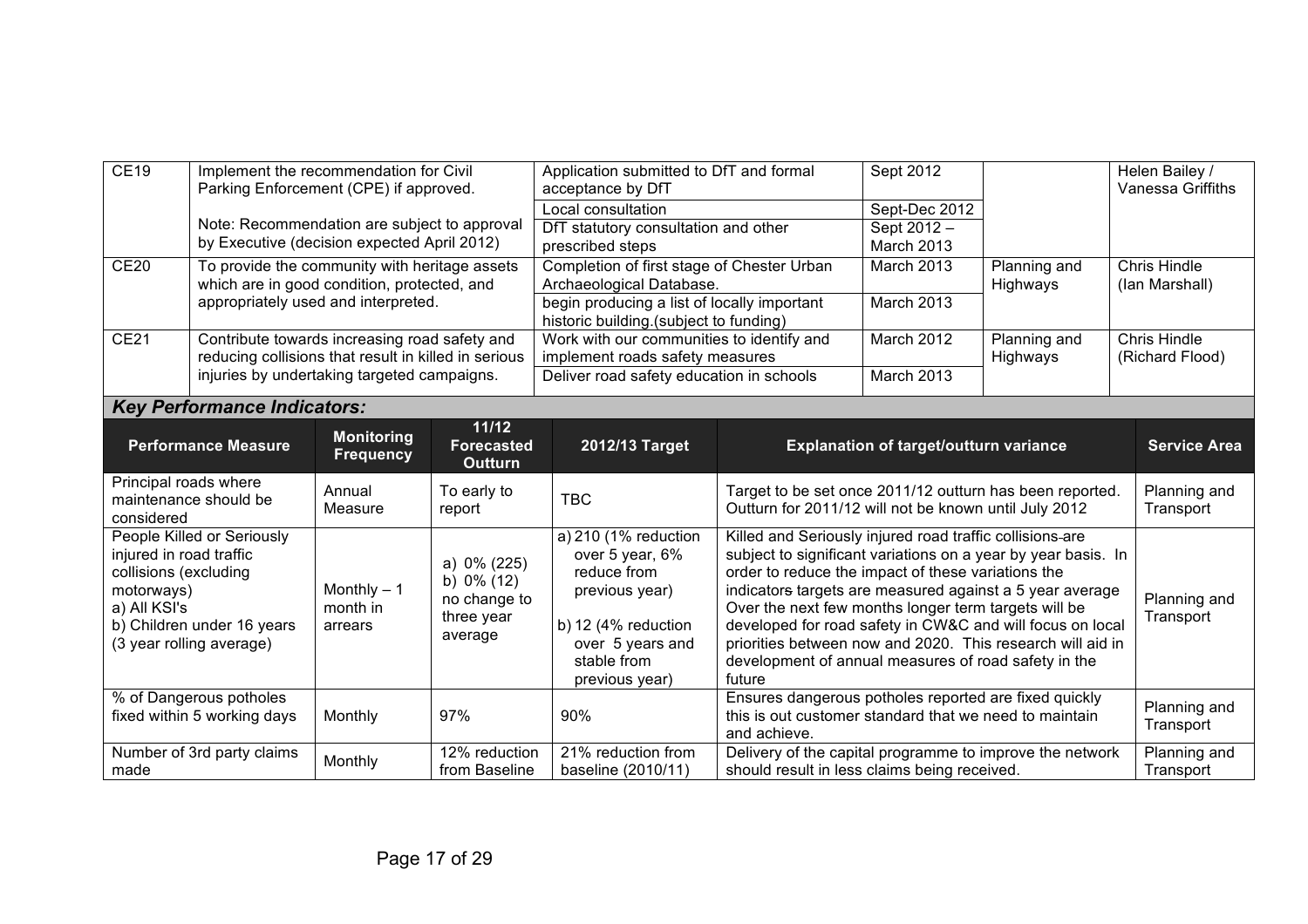| <b>Risk Management:</b>                                                                                                                                                                                                                                                                          |                                |                                                                              |          |                               |                                      |  |  |  |
|--------------------------------------------------------------------------------------------------------------------------------------------------------------------------------------------------------------------------------------------------------------------------------------------------|--------------------------------|------------------------------------------------------------------------------|----------|-------------------------------|--------------------------------------|--|--|--|
| <b>Risk</b>                                                                                                                                                                                                                                                                                      | <b>Current</b><br><b>Score</b> | <b>Completion</b><br>Action(s)                                               |          | <b>Target</b><br><b>Score</b> | <b>Responsible</b><br><b>Officer</b> |  |  |  |
| Failure to adequately invest in ongoing maintenance and<br>failure of new highways terms contract to deliver the<br>councils objectives leading to deterioration of the highway<br>network resulting in poor performance, value for money<br>and social impacts damaging the councils reputation | 12 <sup>°</sup>                | Pre contract meetings and mobilisation<br>programme.                         | Oct 2012 | 12                            | <b>Chris Hindle</b>                  |  |  |  |
| Unforeseen slippage of Blacon Crematorium project<br>leading to project slippage and potential failure to meet<br>statutory requirement within the timescale, resulting in a<br>cessation of cremations, loss of income, and damage to<br>reputation.                                            | 20                             | Regular project review, pre-contract<br>dialogue and regular contract review | Nov 2012 | 10                            | Vanessa Griffiths                    |  |  |  |
| Failure to adequately prepare for adverse weather, in the<br>context of recent severe winters resulting in budget                                                                                                                                                                                |                                | Streetscene / fire and rescue resilience<br>winter planning.                 | Ongoing  |                               | <b>Chris Hindle</b>                  |  |  |  |
| constraints and damage to the council's reputation.                                                                                                                                                                                                                                              | 18                             | Work with partners to increase continuity<br>planning during winter periods  | Ongoing  | 18                            |                                      |  |  |  |
|                                                                                                                                                                                                                                                                                                  |                                | Extend involvement of local communities in<br>winter resilience activities   | Ongoing  |                               |                                      |  |  |  |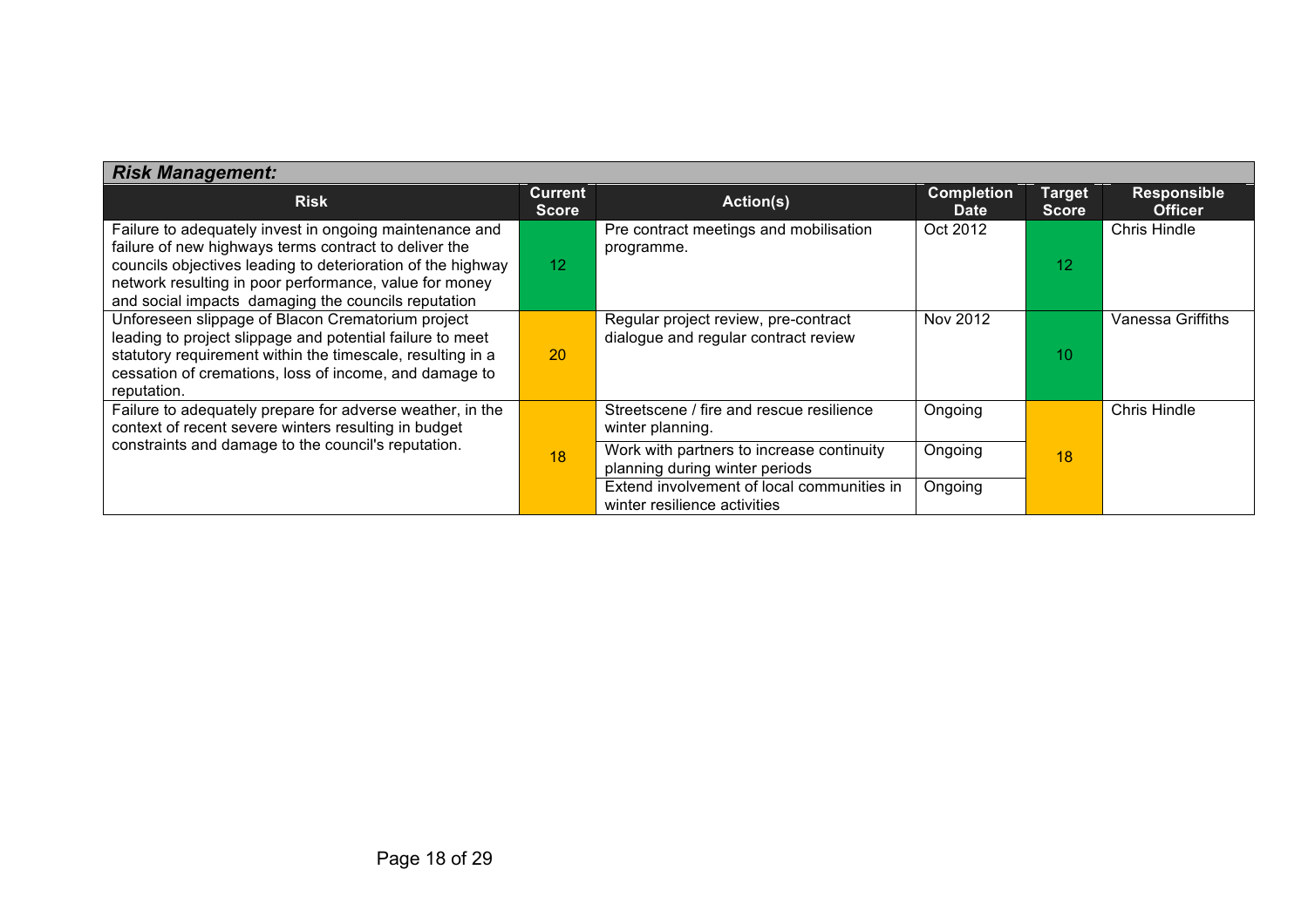Directorate Priority: **Safer People** – Make communities feel safer by improving the way we tackle anti social behaviour and crime, making our roads safer, and improving consumer protection across Cheshire West

| <b>Business</b><br><b>Plan Ref</b> | <b>Action</b>                                                                                                                                                                                                               | <b>Milestone</b>                                                                                                                                                                             | Date of<br><b>Milestone</b>               | <b>Service</b><br><b>Area</b> | <b>Responsible</b><br>Officer(s)                           |
|------------------------------------|-----------------------------------------------------------------------------------------------------------------------------------------------------------------------------------------------------------------------------|----------------------------------------------------------------------------------------------------------------------------------------------------------------------------------------------|-------------------------------------------|-------------------------------|------------------------------------------------------------|
| CE <sub>22</sub>                   | Delivering our contribution towards achievement<br>against the Community Safety Partnerships key<br>priorities for 2012/13                                                                                                  | Delivery all outcome highlighted in the safer<br>and stronger partnership plan - TBC after<br>March 21st                                                                                     | Mar 2013                                  | Regulatory<br><b>Services</b> | Helen Bailey /<br>Vanessa Griffiths<br>(Jane Makin)        |
| <b>CE23</b>                        | Implementation of the ASB service review to<br>improve service to vulnerable people across the<br>borough and tackle ASB                                                                                                    | Appointment of ASB unit supervisor<br>Standardised processes and practises in all<br><b>CWaC ASB units</b>                                                                                   | April 2012<br>Sept 2012                   | Regulatory<br>Services        | Helen Bailey /<br><b>Vanessa Griffiths</b><br>(Jane Makin) |
|                                    |                                                                                                                                                                                                                             | Start restorative justice pilot<br>Complete and evaluate restorative justice<br>pilot                                                                                                        | Sept 2012<br>Mar 2013                     |                               |                                                            |
|                                    |                                                                                                                                                                                                                             | Implement a framework to gather and<br>analysis shared ASB data to provide a<br>comprehensive picture of ASB across the<br>borough                                                           | <b>June 2012</b>                          |                               |                                                            |
| <b>CE24</b>                        | Complete the "fit for purpose" corporate CCTV<br>facility and develop a vision to ensure it is a<br>marketable service to partners and other local<br>authorities                                                           | Gain BS5979 accreditation to allow CCTV<br>Unit to trade as an Alarm receiving centre on<br>re-locating to Delamere Street                                                                   | Mar 2013                                  | Regulatory<br><b>Services</b> | Helen Bailey /<br>Vanessa Griffiths<br>(Jane Makin)        |
| <b>CE25</b>                        | Delivering our key contributions toward the<br>Rethinking Drinking Strategy through<br>implementation of the Improving Community<br>Safety by Combating Alcohol Related Crime<br>and Disorder action plan and other related | Work towards establishing a byelaw in<br>Northwich on urination in public places<br>Consultation started on borough wide DPPO<br>via Talking together<br>Introduction of a borough wide DPPO | Mar 2013<br><b>July 2012</b><br>Sept 2012 | Regulatory<br><b>Services</b> | Helen Bailey /<br>Vanessa Griffiths<br>(Jane Makin)        |
|                                    | activities.                                                                                                                                                                                                                 | following consultation<br>Extend ArcAngel in Chester to attain<br>protected city status<br>Establish Arc Angel in Northwich                                                                  | Mar 2012<br>Oct 2012                      |                               |                                                            |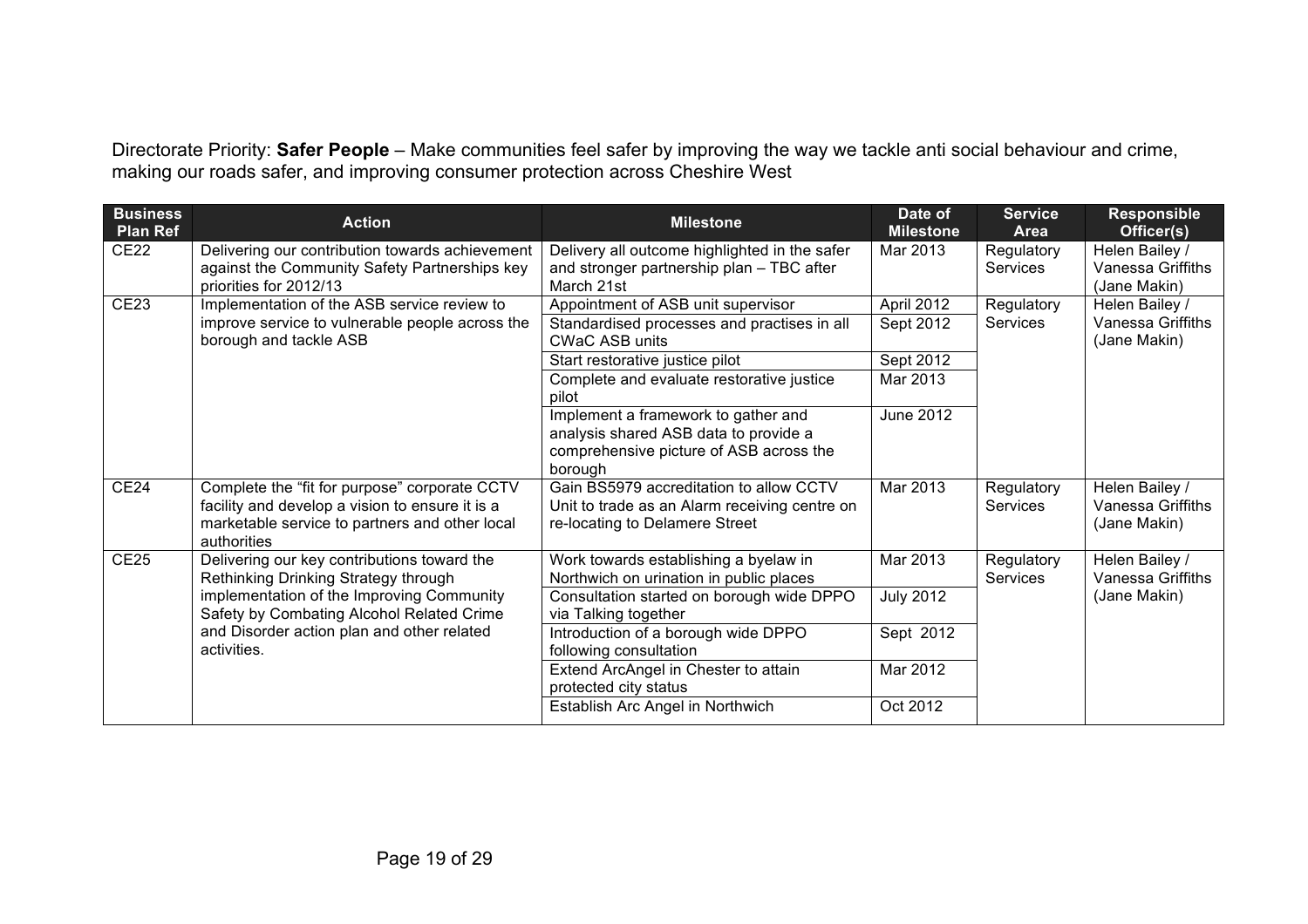| <b>CE26</b>      | Develop a programme of targeted<br>improvements across Environmental Health,                        | Introduce hackney and private hire licence<br>conditions refresher courses                                                                                                                      | Oct 2012<br>Regulatory<br><b>Services</b> |                                              | Helen Bailey /<br>Vanessa Griffiths |
|------------------|-----------------------------------------------------------------------------------------------------|-------------------------------------------------------------------------------------------------------------------------------------------------------------------------------------------------|-------------------------------------------|----------------------------------------------|-------------------------------------|
|                  | Licensing and Trading Standards Services that<br>will improve the financial performance and         | Achieve UKAS accreditation for the<br><b>Calibration Service</b>                                                                                                                                | Mar 2013                                  |                                              | (Jane Makin)                        |
|                  | increase community assurance                                                                        | Develop the Regulatory Services Quality<br>Management Systems critical processes to<br>include:<br>• Licensing & H&S<br>• Environmental Health<br>• Metrology, Lab & Forensics<br>• Car Parking | Mar 2013                                  |                                              |                                     |
| <b>CE27</b>      | In conjunction with the CAB, credit unions and<br>the housing trusts, provide structured            | Pilot programme in Winsford- May 2012<br><b>Ellesmere Port</b>                                                                                                                                  | Oct 2012                                  | Regulatory<br><b>Services</b>                | Helen Bailey /<br>Vanessa Griffiths |
|                  | educational activities in key areas on:<br>Illegal Money lending<br>Short term loans (payday loans) | Analyse all intelligence received, refer all<br>cases of unscrupulous lending to OFT in<br>order for credit licence review/revocation                                                           | Mar 2013                                  |                                              |                                     |
|                  | Alternative saving and borrowing -<br><b>Credit Union</b>                                           | Ensure all cases of illegal (unlicensed)<br>money-lending investigated by either national<br>Illegal Money Lending Team or CW&C                                                                 | Mar 2013                                  |                                              |                                     |
| CE <sub>28</sub> | Lead on the implementation of a Heritage Crime<br>Programme for Cheshire West and Chester           | Communicate and increase uptake in<br>communities of the newly established<br>Heritage Watch Scheme in partnership with<br>Cheshire Police. (Est. March 2012)                                   | Mar 2013                                  | Planning and<br>Transport<br><b>Services</b> | Chris Hindle (lan<br>Marshall)      |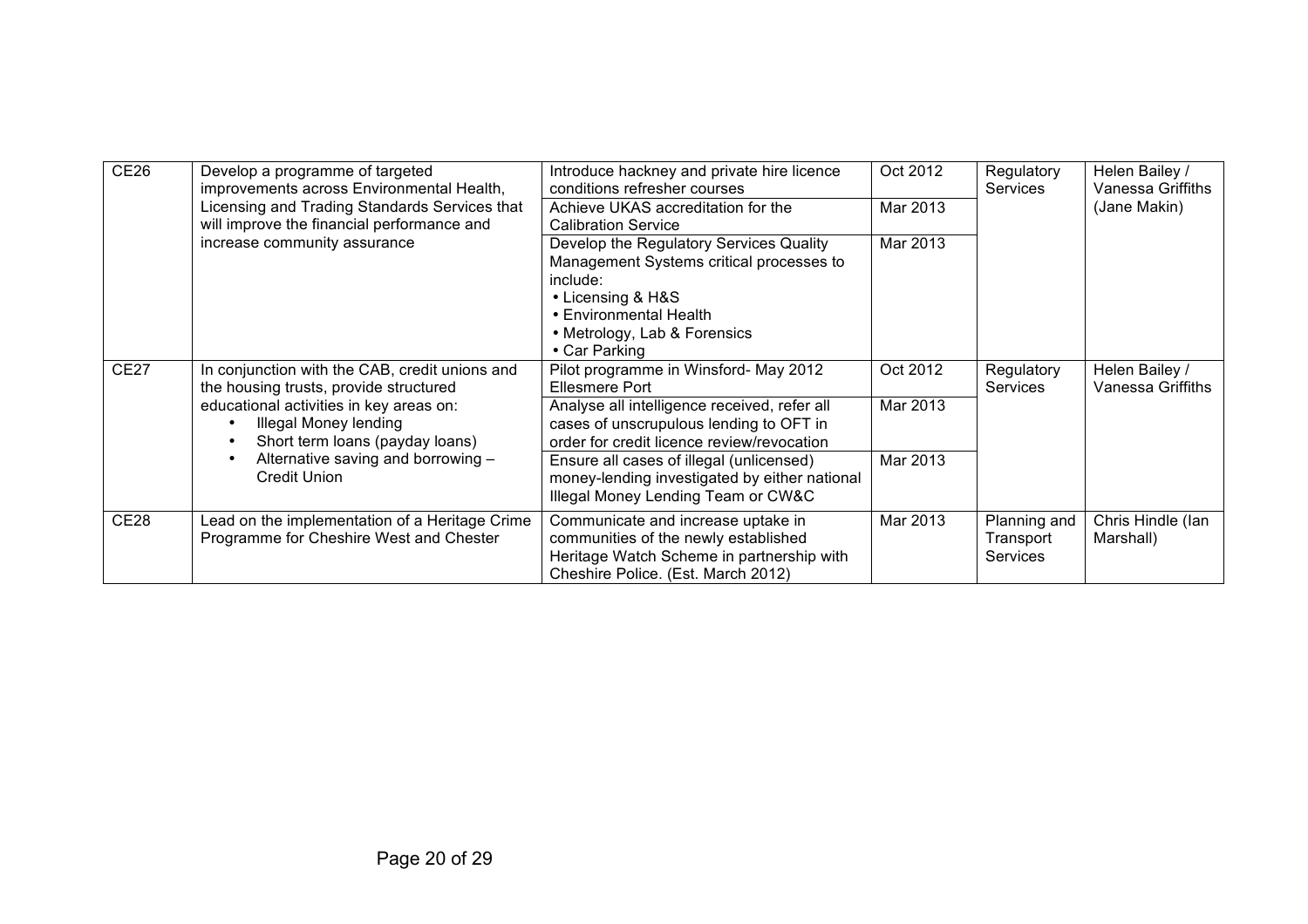| <b>Key Performance Indicators:</b>                                                                                                                                                                               |                                                                                                       |                                |                                                  |                                                                                  |                                                                                                                                                                  |                                               |                               |                                            |  |
|------------------------------------------------------------------------------------------------------------------------------------------------------------------------------------------------------------------|-------------------------------------------------------------------------------------------------------|--------------------------------|--------------------------------------------------|----------------------------------------------------------------------------------|------------------------------------------------------------------------------------------------------------------------------------------------------------------|-----------------------------------------------|-------------------------------|--------------------------------------------|--|
| <b>Performance Measure</b>                                                                                                                                                                                       | <b>Monitoring</b><br><b>Frequency</b>                                                                 |                                | 11/12<br><b>Forecast</b><br>ed<br><b>Outturn</b> | 2012/13<br><b>Target</b>                                                         |                                                                                                                                                                  | <b>Explanation of target/outturn variance</b> |                               | <b>Service Area</b>                        |  |
| <b>ASB Diaries</b><br>a) % of ASB unit issued diaries collected<br>within 10 working days of issue.<br>b) % of collected diaries analysed and<br>appropriate actions allocated at the<br>following ASB briefing. | Monthly $-1$<br>month in arrears                                                                      |                                | 100%<br>a)<br>b)<br>100%                         | a) 100%<br>b) 100%                                                               | To ensure public safety all ASB diaries<br>require collection and analysed to ensure<br>appropriate actions are implemented.                                     |                                               |                               | <b>Regulatory Services</b>                 |  |
| Anti Social Behaviour, % of closed ASB<br>unit cases which receive positive<br>feedback from the customer                                                                                                        | Monthly from<br>April 2012                                                                            |                                | <b>TBC</b>                                       | <b>TBC</b>                                                                       | 2011/12 baseline available end of March<br>2012. This will be used to set the<br>2012/13 target. Will measure customer<br>satisfaction in dealing with ASB cases |                                               |                               | <b>Regulatory Services</b>                 |  |
| <b>Risk Management:</b>                                                                                                                                                                                          |                                                                                                       |                                |                                                  |                                                                                  |                                                                                                                                                                  |                                               |                               |                                            |  |
| <b>Risk</b>                                                                                                                                                                                                      |                                                                                                       | <b>Current</b><br><b>Score</b> |                                                  | Action(s)                                                                        |                                                                                                                                                                  | <b>Completion</b><br><b>Date</b>              | <b>Target</b><br><b>Score</b> | <b>Responsible</b><br><b>Officer</b>       |  |
| Council and LSP Partnership                                                                                                                                                                                      | Failure to deal with repeated incidents in ASB<br>resulting in considerable reputation damage for the |                                |                                                  | Further improvements to be introduced to<br>progress the management of ASB units |                                                                                                                                                                  | March 2013                                    | 20                            | Helen Bailey /<br><b>Vanessa Griffiths</b> |  |
| Implementation of the new Safer Roads Partnership<br>model leads to a failure to maintain the delivery of<br>current road safety levels resulting in an increase in<br>road accidents.                           |                                                                                                       | 20                             | voluntary sector                                 |                                                                                  | Broaden scope for delivery of road safety<br>intervention measures e.g. community /                                                                              |                                               | 20                            | <b>Chris Hindle</b>                        |  |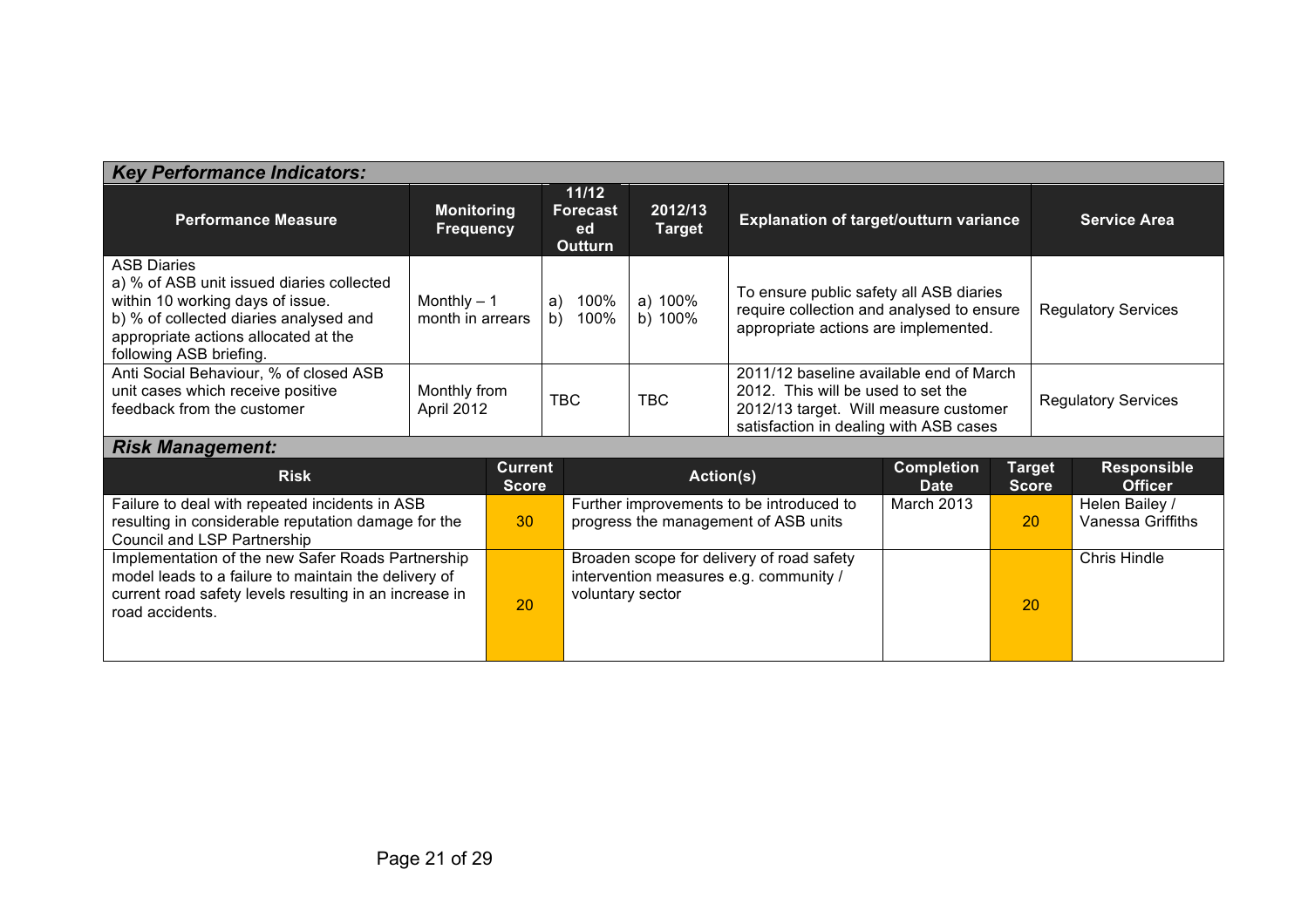Directorate Priority: **Stronger** – Working with our communities to improve the services we provide by putting the customer first and moving towards more locally based or accessible services

| <b>Business</b><br><b>Plan Ref</b> | <b>Action</b>                                                         | <b>Milestone</b>                                                                                 | Date of<br><b>Milestone</b>       | <b>Service</b><br>Area      | <b>Responsible</b><br>Officer(s) |
|------------------------------------|-----------------------------------------------------------------------|--------------------------------------------------------------------------------------------------|-----------------------------------|-----------------------------|----------------------------------|
| <b>CE29</b>                        | Increased opportunities for customers to use self                     | Major refresh Councils website                                                                   | April 2012                        | Customer                    | Maria Byrne                      |
|                                    | service facilities<br>(Channel Integration & Channel Migration)       | Develop customer contact volume and<br>channel reporting                                         | May 2012                          | <b>Services</b>             | (Julie Bellis)                   |
|                                    |                                                                       | Targeted marketing & communications plan<br>refreshed                                            | May 2012                          |                             |                                  |
|                                    |                                                                       | Implementation of customer contact volume<br>and channel measures                                | <b>July 2012</b>                  |                             |                                  |
| <b>CE30</b>                        | Start developing a single customer record for<br>council services     | Map the number of hand off within<br>customer services                                           | <b>July 2012</b>                  | Customer<br><b>Services</b> | Maria Byrne<br>(Julie Bellis)    |
|                                    |                                                                       | Develop a definition for a single customer<br>record                                             | March 2013                        |                             |                                  |
|                                    |                                                                       | Obtain corporate approval of the single<br>customer record definition                            | March 2013<br>(to be<br>reviewed) |                             |                                  |
|                                    |                                                                       | Implement actions to reduce the number of<br>hand offs, as identified by the mapping<br>exercise | March 2013                        |                             |                                  |
| <b>CE31</b>                        | Develop social media as a channel                                     | Develop a matrix collection framework                                                            | <b>July 2012</b>                  | Customer<br><b>Services</b> | Maria Byrne<br>(Julie Bellis)    |
|                                    |                                                                       | Evaluate matrix information to develop<br>actions to take forward                                | <b>July 2012</b>                  |                             |                                  |
|                                    |                                                                       | Develop a strategy for using social media<br>as an access channel across the Council             | Oct 2012                          |                             |                                  |
| CE32                               | Responding to Central Government changes                              | Central Government regulations in force                                                          | <b>TBC</b>                        | Planning                    | Chris Hindle                     |
|                                    | relating to legal setting of planning fees                            | Executive decision                                                                               | <b>TBC</b>                        | and                         | (Fiona                           |
|                                    | (waiting for central government decision to                           | Publication of new fees                                                                          | <b>TBC</b>                        | Transport                   | Edwards)                         |
|                                    | progress following completion of National<br><b>Advisory Project)</b> | New fees implemented after transition<br>period                                                  | <b>TBC</b>                        |                             |                                  |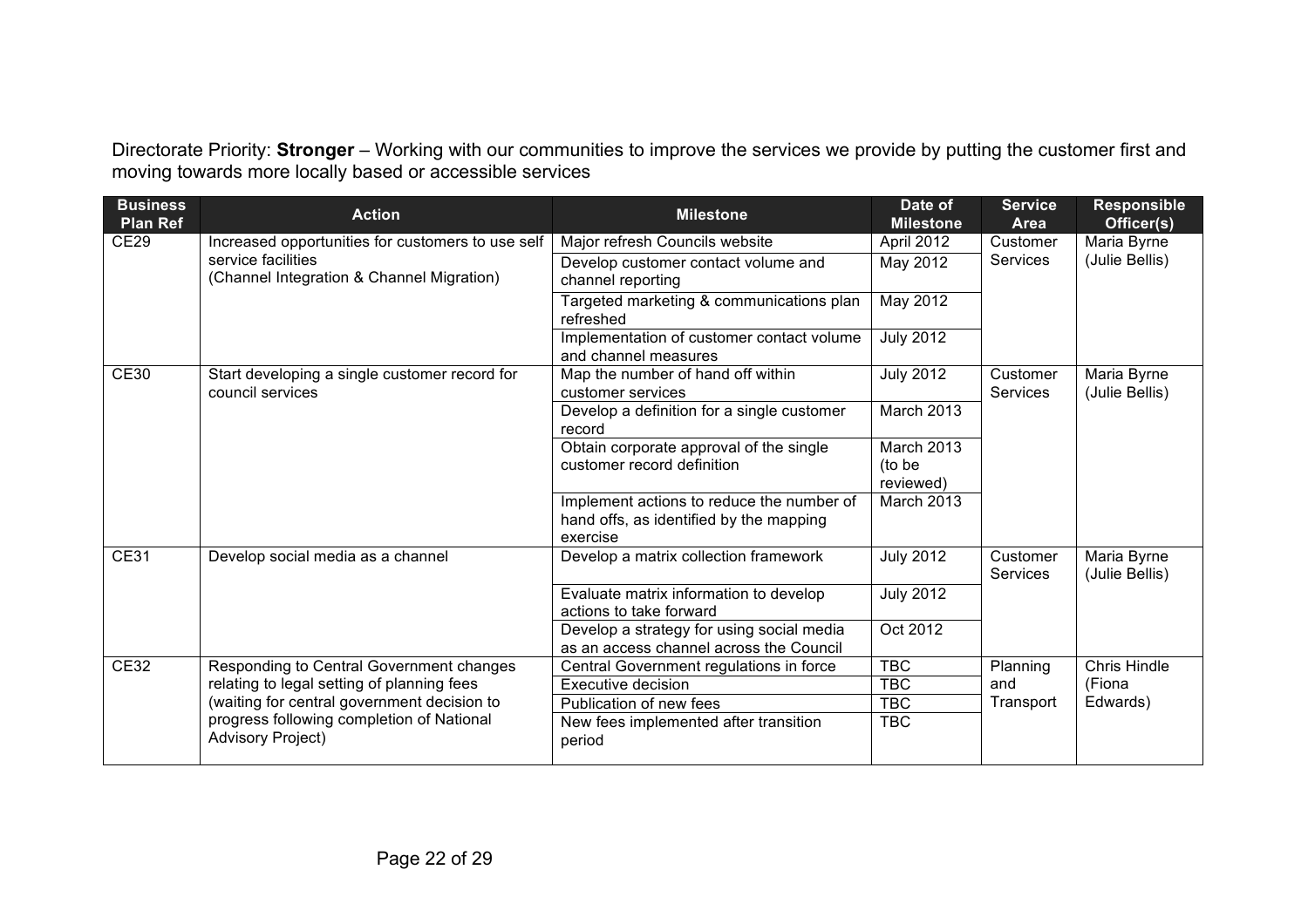| CE33        | Undertake an end to end process review in                                                                                                                                          | Scope of project completed                                                                                                                                                                                       | April 2012                                                   | Planning                      | <b>Chris Hindle</b>                    |
|-------------|------------------------------------------------------------------------------------------------------------------------------------------------------------------------------------|------------------------------------------------------------------------------------------------------------------------------------------------------------------------------------------------------------------|--------------------------------------------------------------|-------------------------------|----------------------------------------|
|             | development planning to achieve a more<br>streamlined, efficient and consistent processes<br>which will improve the customer experience and                                        | Agreement of milestone and allocation of<br>resources                                                                                                                                                            | April 2012                                                   | and<br>Transport              | (Fiona<br>Edwards)                     |
|             |                                                                                                                                                                                    | Completion of review                                                                                                                                                                                             | Dec 2012                                                     |                               |                                        |
|             | performance                                                                                                                                                                        | Implementation of improvements                                                                                                                                                                                   | Dec 2012                                                     |                               |                                        |
| <b>CE34</b> | Review of existing transport arrangements to<br>delivery efficiency savings and by exploring<br>opportunities through collaboration / working<br>with partner and voluntary sector | Develop project plan, timetable and<br>Commence review - note other milestones<br>from project plan TBC                                                                                                          | April 2012                                                   | Planning<br>and<br>Transport  | <b>Chris Hindle</b><br>(Steve Willams) |
| <b>CE35</b> | Complete consultation and review conditions for<br>Hackney Carriages across the borough.                                                                                           | Analysis of responses from consultation<br>(Provisional Milestone Date)<br>Licensing committee decision-making<br>progress (Provisional Milestone Date)<br>Full Council decision (Provisional Milestone<br>Date) | June 2012<br>(TBC)<br>Oct 2012<br>(TEC)<br>Dec 2012<br>(TEC) | Regulatory<br><b>Services</b> | Vanessa<br>Griffiths                   |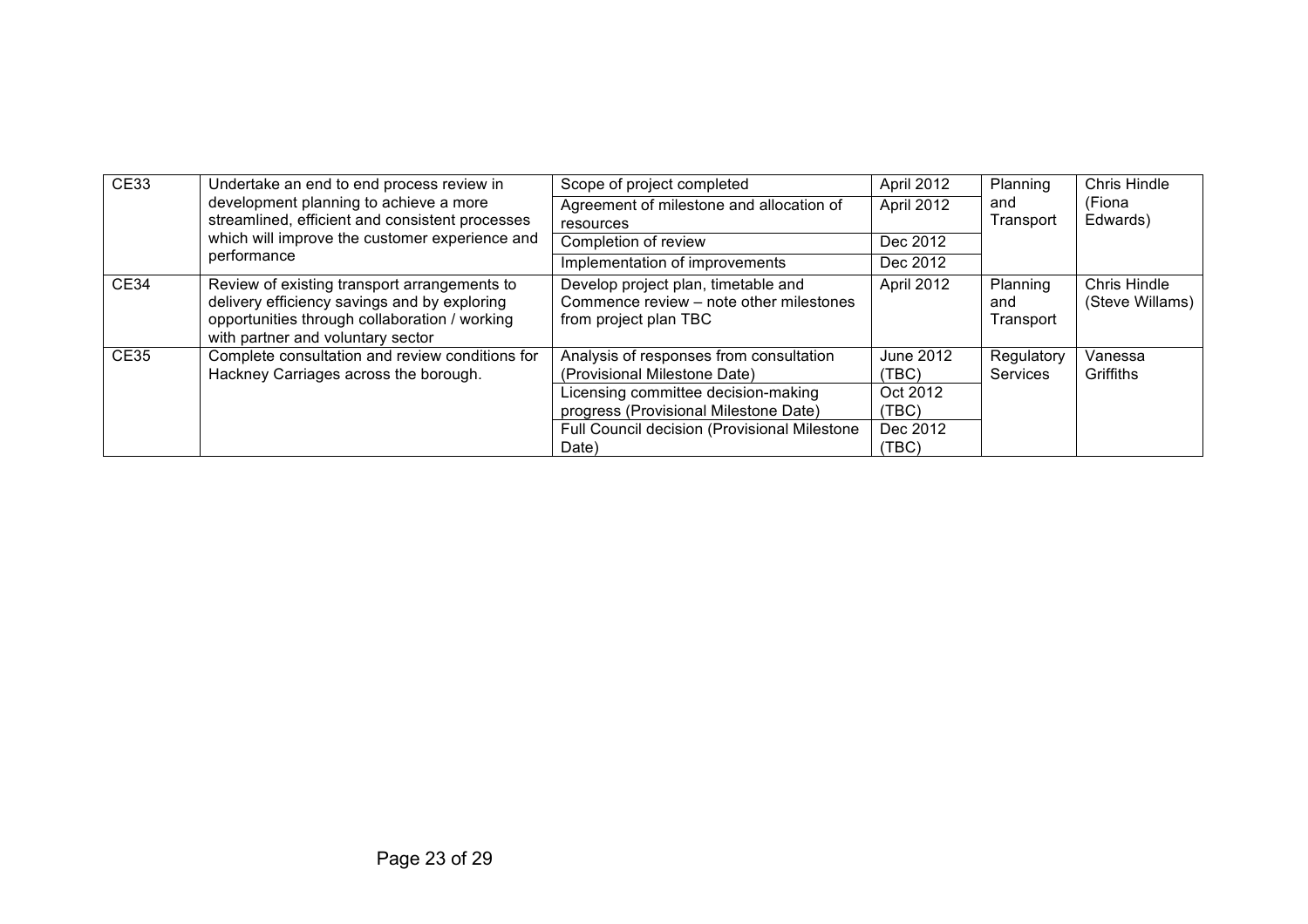| <b>Key Performance Indicators:</b>                                                                     |                                       |                                              |                          |                                                                                                                                                                                                                                                                                                                                                                    |                               |
|--------------------------------------------------------------------------------------------------------|---------------------------------------|----------------------------------------------|--------------------------|--------------------------------------------------------------------------------------------------------------------------------------------------------------------------------------------------------------------------------------------------------------------------------------------------------------------------------------------------------------------|-------------------------------|
| <b>Performance Measure</b>                                                                             | <b>Monitoring</b><br><b>Frequency</b> | 11/12<br><b>Forecasted</b><br><b>Outturn</b> | 2012/13<br><b>Target</b> | <b>Explanation of target/outturn variance</b>                                                                                                                                                                                                                                                                                                                      | <b>Service</b><br><b>Area</b> |
| % of household planning<br>applications that are completed<br>within<br>8 weeks<br>a)<br>6 weeks<br>b) | Monthly in<br>arrears                 | a) $55%$<br>b) 15%                           | a) $80%$<br>b) 20%       | Measures performance of planning teams.<br>80% completed within 8 weeks is a national target. Planning<br>have put in place action that mean they are aiming to achieve<br>this target by the end of 2012/13<br>20% completed within 6 weeks is a local target aimed at<br>increasing customer satisfaction. Planning aim to achieve this by<br>the end of 2012/13 | Planning and<br>Transport     |
| % of land charges applications<br>returned within 8 working days                                       | Monthly in<br>arrears                 | n/a new<br>indictor                          | 80%                      | New indicator measuring performance of land charges service.                                                                                                                                                                                                                                                                                                       | Planning and<br>Transport     |
| % of telephone calls abandoned                                                                         | Monthly in<br>arrears                 | 5%                                           | 4%                       | New indicator, aimed at reducing customer's abandoning calls<br>without reducing quality of service                                                                                                                                                                                                                                                                | Customer<br>Services          |
| Level of satisfaction from<br><b>Customer Services contacts</b><br>rated good or above                 | Monthly in<br>arrears                 | 93%                                          | 95%                      | Continuous improvement to customer service satisfaction                                                                                                                                                                                                                                                                                                            | Customer<br>Services          |
| % of calls answered within 20<br>seconds within the contact<br>centre (SLA indicator)                  | Monthly in<br>arrears                 | 85%                                          | 80%                      | Industry standard indicator                                                                                                                                                                                                                                                                                                                                        | Customer<br><b>Services</b>   |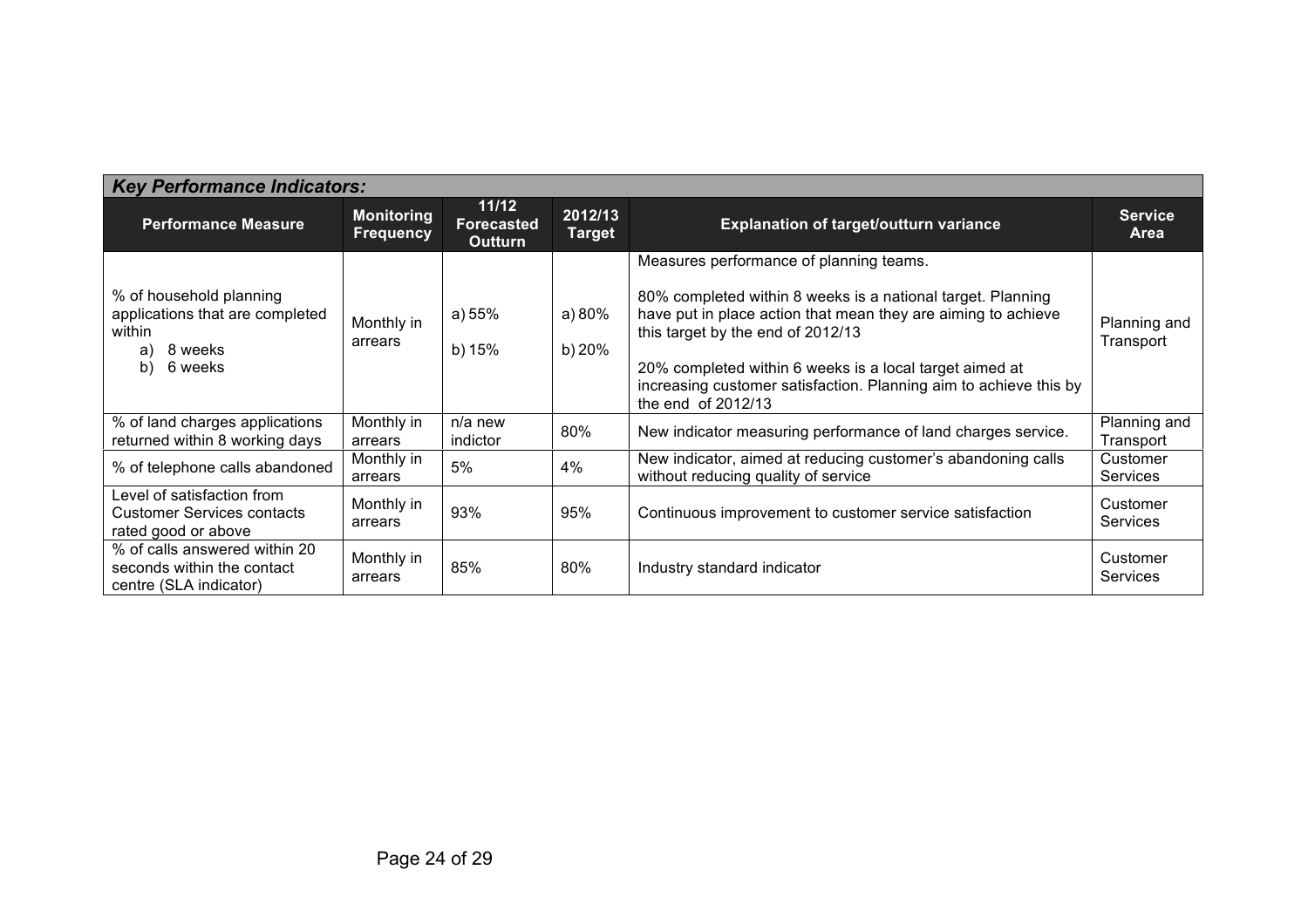| <b>Risk Management:</b>                                                                                                                                                                                         |                                |                                                                                                                                                                                                                                                                                              |                                                     |                               |                                      |
|-----------------------------------------------------------------------------------------------------------------------------------------------------------------------------------------------------------------|--------------------------------|----------------------------------------------------------------------------------------------------------------------------------------------------------------------------------------------------------------------------------------------------------------------------------------------|-----------------------------------------------------|-------------------------------|--------------------------------------|
| <b>Risk</b>                                                                                                                                                                                                     | <b>Current</b><br><b>Score</b> | Action(s)                                                                                                                                                                                                                                                                                    | <b>Completion</b><br><b>Date</b>                    | <b>Target</b><br><b>Score</b> | <b>Responsible</b><br><b>Officer</b> |
| Failure to develop and deliver against<br>a clear customer first strategy resulting<br>in poor engagement, community<br>dissatisfaction and reduction in ability<br>to deliver wider service efficiencies.      | 24                             | Develop customer strategy to match corporate<br>priorities<br>Approval of customer strategy<br>Improved consultation and feedback from<br>customers<br>Development of better management information<br>from all channels                                                                     | May 2012<br><b>July 2012</b><br>Ongoing<br>May 2012 | 14                            | Maria Byrne                          |
| Social Media - Lack of strategy to<br>respond to social media interaction<br>could result in reputational damage to<br>the council as responses via social<br>media are in the public domain.                   | 12 <sup>2</sup>                | Strategy developed                                                                                                                                                                                                                                                                           | Oct 2012                                            | 10                            | Maria Byrne                          |
| Failure to secure engagement from<br>local communities and parish councils<br>in terms of adoption of the new<br>planning system, leading to<br>discontentment with service delivery<br>and reputational damage | 30                             | Targeted rollout to most active parish councils to<br>ensure good take-up (date slipped to Jun 12 due<br>to ICT issues)<br>Accredited agents scheme (date slipped to Jun 12<br>due to ICT issues)<br>Publicity to highlight benefits of service(date<br>slipped to Jun 12 due to ICT issues) | Mar 2012<br><b>Mar 2012</b><br>Mar 2012             | 20                            | <b>Chris Hindle</b>                  |
| Review of Integrated Transport<br>delivery leading to lack of public<br>transport provision in some areas of<br>the borough resulting in reputation<br>damage to the Council                                    | 30                             | Single community transport tender<br>New procurement arrangements, e-proc,<br>continuing dialogue with providers to develop<br>innovative solutions<br>Work with Ambulance Service                                                                                                           | Oct 2012<br>Oct 2012<br>Mar 2013                    | 20                            | <b>Chris Hindle</b>                  |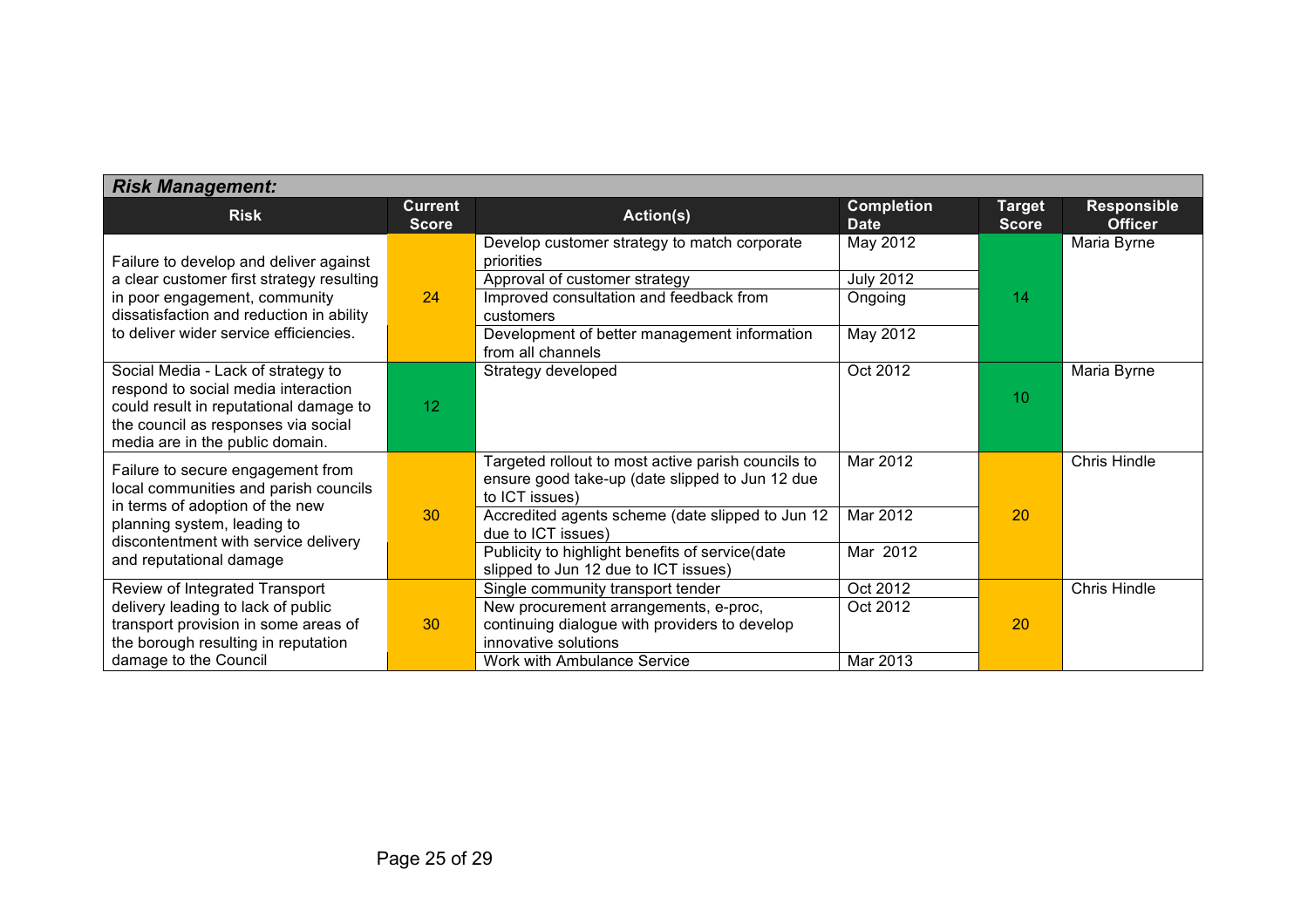#### Priority 7 – *Fairness and equality for all*

#### *Demonstrate an evidence based commitment to the delivery of the corporate equality and diversity priorities 2012 – 2015 through Directorate management teams and equality and diversity groups.*

It is the responsibility of the Directorate Equality and Diversity Groups, supported by Directorate Performance Managers, to provide a quarterly self assessment for inclusion in the Comprehensive Performance Review. The self assessment should provide evidence of the following corporate equality and diversity objectives:

- 1. To understand the needs of minority groups
- 2. To provide easy access to service and information
- 3. To improve participation of under-represented groups in community life and in the democratic process
- 4. To work more closely with third sector groups
- 5. To be committed to equality and diversity when commissioning and/or purchasing goods and services
- 6. To enhance older people's independence and raise awareness of their needs and aspirations
- 7. To support rural communities to access key services such as healthcare, transport, jobs and training
- 8. To reduce the impact of poverty and deprivation in the community and improve health inequalities
- 9. To increase communities' confidence to report hate incidents, domestic abuse and anti-social behaviour
- 10.To increase the diversity of the Council workforce and gain the reputation of an equal opportunities employee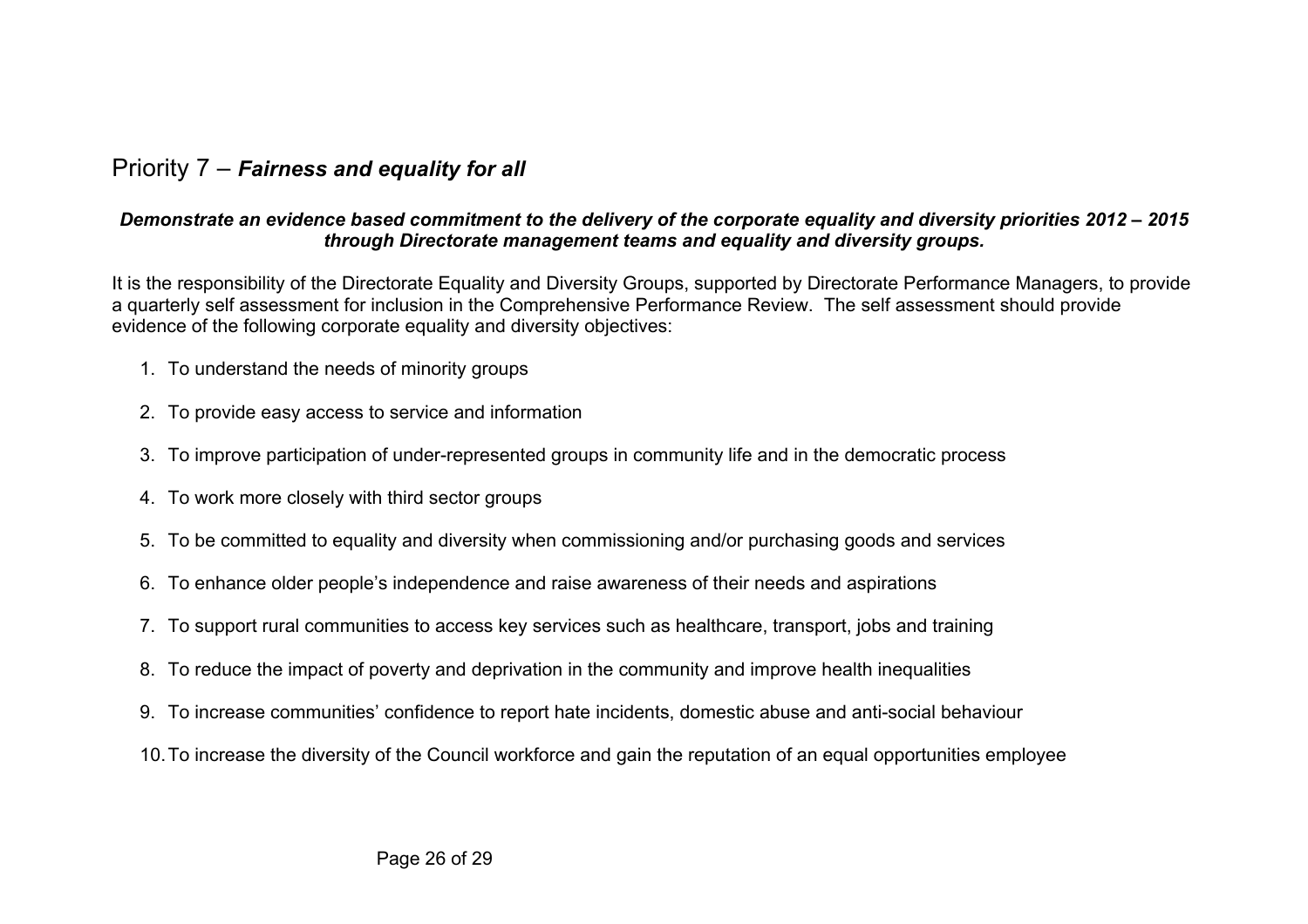# **Section E – Financial Information**

| 2012-13 Revenue Budget                       | <b>Expenditure</b> | <b>Income</b> | Net          |
|----------------------------------------------|--------------------|---------------|--------------|
|                                              | £000               | £000          | £000         |
| <b>Planning &amp; Transport</b>              |                    |               |              |
| <b>Asset Management</b>                      | 552                | 344           | 208          |
| <b>Chester Area Highways Office</b>          | 4,009              | 968           | 3,041        |
| <b>Contract Management</b>                   | 6,099              | 1260          | 4,839        |
| Winsford Area Highways Office                | 4,158              | 1,180         | 2,978        |
| Public & Mainstream & School Transport       | 9,668              | 7,983         | 1,685        |
| <b>Specialist Transport Operations</b>       | 5,126              | 5,126         | $\mathbf{0}$ |
| Transport Mgmt & Passenger Fleet             | 4,134              | 4,018         | 116          |
| <b>Transport Network Development</b>         | 18,750             | 14,384        | 4,366        |
| <b>Transport Planning &amp; Policy</b>       | 504                | 121           | 383          |
| <b>Building Control</b>                      | 1,081              | 830           | 251          |
| Planning                                     | 3,187              | 2,371         | 816          |
| <b>Specialist Environmental Services</b>     | 2,107              | 164           | 1,943        |
|                                              | 59,375             | 38,749        | 20,626       |
| <b>Waste &amp; Street Scene</b>              |                    |               |              |
| <b>Waste Disposal</b>                        | 9,192              | 0             | 9,192        |
| <b>Street Scene</b>                          | 7,580              | 1,136         | 6,444        |
| <b>Waste Collection</b>                      | 12,451             | 2,903         | 9,548        |
| <b>Waste Strategy</b>                        | 725                | 369           | 356          |
|                                              | 29,948             | 4,408         | 25,540       |
| <b>Regulatory Services</b>                   |                    |               |              |
| <b>Consumer Protection</b>                   | 1,699              | 396           | 1,303        |
| Compliance & Improvement                     | 2,395              | 388           | 2,007        |
| Licensing                                    | 559                | 860           | $-301$       |
| <b>Lifetime Services</b>                     | 1,435              | 1,682         | $-247$       |
| <b>Car Parking</b>                           | 3,402              | 5,022         | $-1,620$     |
| <b>Community Safety</b>                      | 2,018              | 153           | 1,865        |
|                                              | 11,508             | 8,501         | 3,007        |
| <b>Customer Services</b>                     |                    |               |              |
| <b>Customer Services</b>                     | 2.985              | 15            | 2,970        |
|                                              | 2,985              | 15            | 2,970        |
| <b>Total Directorate Budget (excl Depr):</b> | 103,816            | 51,673        | 52,143       |
|                                              |                    |               |              |
| <b>Depreciation</b>                          | 9,660              | $\theta$      | 9,660        |
|                                              |                    |               |              |
| <b>Total Directorate Budget (incl Depr):</b> | 113,476            | 51,673        | 61,803       |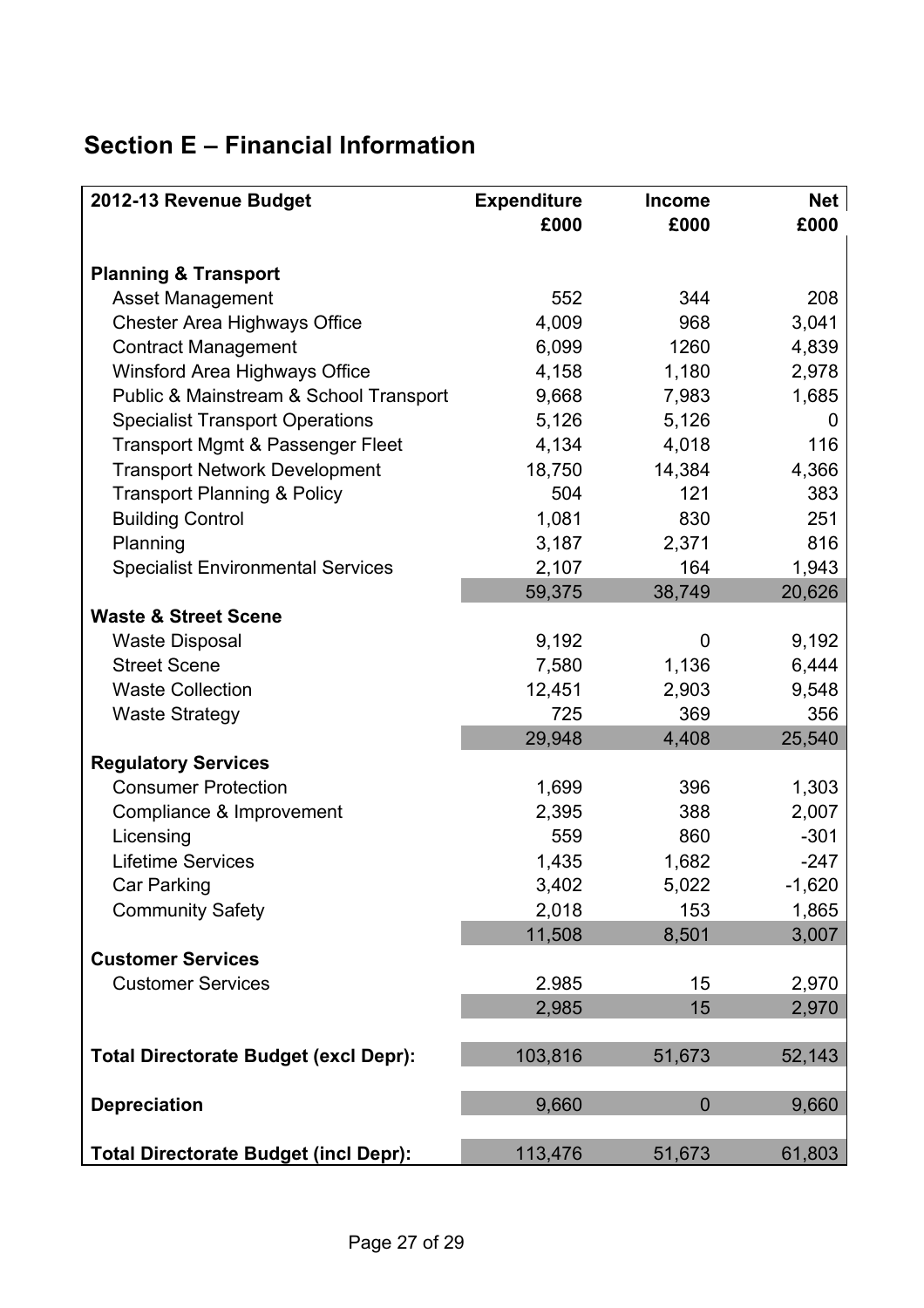| <b>Policy Options</b>                                    |                |  |  |
|----------------------------------------------------------|----------------|--|--|
| <b>Investment</b>                                        |                |  |  |
| Reduction in Enforcement Income                          |                |  |  |
| Car Parking Income                                       |                |  |  |
| Mainstreaming the additional Chester Streetscene Team    |                |  |  |
| Ensuring safety of Closed Churchyards and other Cemetery |                |  |  |
| Grounds                                                  |                |  |  |
| Loss of Car Parking Income                               |                |  |  |
| <b>Total Investment</b>                                  | 1,057          |  |  |
| <b>Department Efficiencies / Savings</b>                 |                |  |  |
| <b>Full Cost Recovery of Planning Fees</b>               | $-300$         |  |  |
| <b>Transport Subsidy Review</b>                          | $-275$         |  |  |
| <b>Increase in Cremation Fees</b>                        | $-80$          |  |  |
| Waste Collection - Contract Procurement and Staffing     |                |  |  |
| <b>Reductions</b>                                        | $-1,690$       |  |  |
| <b>Highways Maintenance Term Contract Savings</b>        | $-294$         |  |  |
| Procurement costs of Highways Maintenance Term Contract  | $-200$         |  |  |
| <b>Specialist Environmental Services Review</b>          | $-39$<br>$-19$ |  |  |
| <b>Review of Licensing Fees</b>                          |                |  |  |
| <b>Integrated Transport Service Efficiencies</b>         |                |  |  |
| <b>Automated Public conveniences Review</b>              |                |  |  |
| <b>Terms and Conditions Savings</b>                      | $-281$         |  |  |
| <b>Waste Disposal Savings</b>                            |                |  |  |
| Reduction in Reactive Maintenance Carriageway and        |                |  |  |
| <b>Footway Defects</b>                                   |                |  |  |
| Development Management - The effect of the Economy on    |                |  |  |
| the Level of Fee Income                                  |                |  |  |
| <b>Regulatory Services Restructure</b>                   |                |  |  |
| Staff Rationalisation - Planning and Transport           |                |  |  |
| <b>Total Departmental Efficiencies / Savings</b>         |                |  |  |
| <b>Total Community and Environment</b>                   | $-3,733$       |  |  |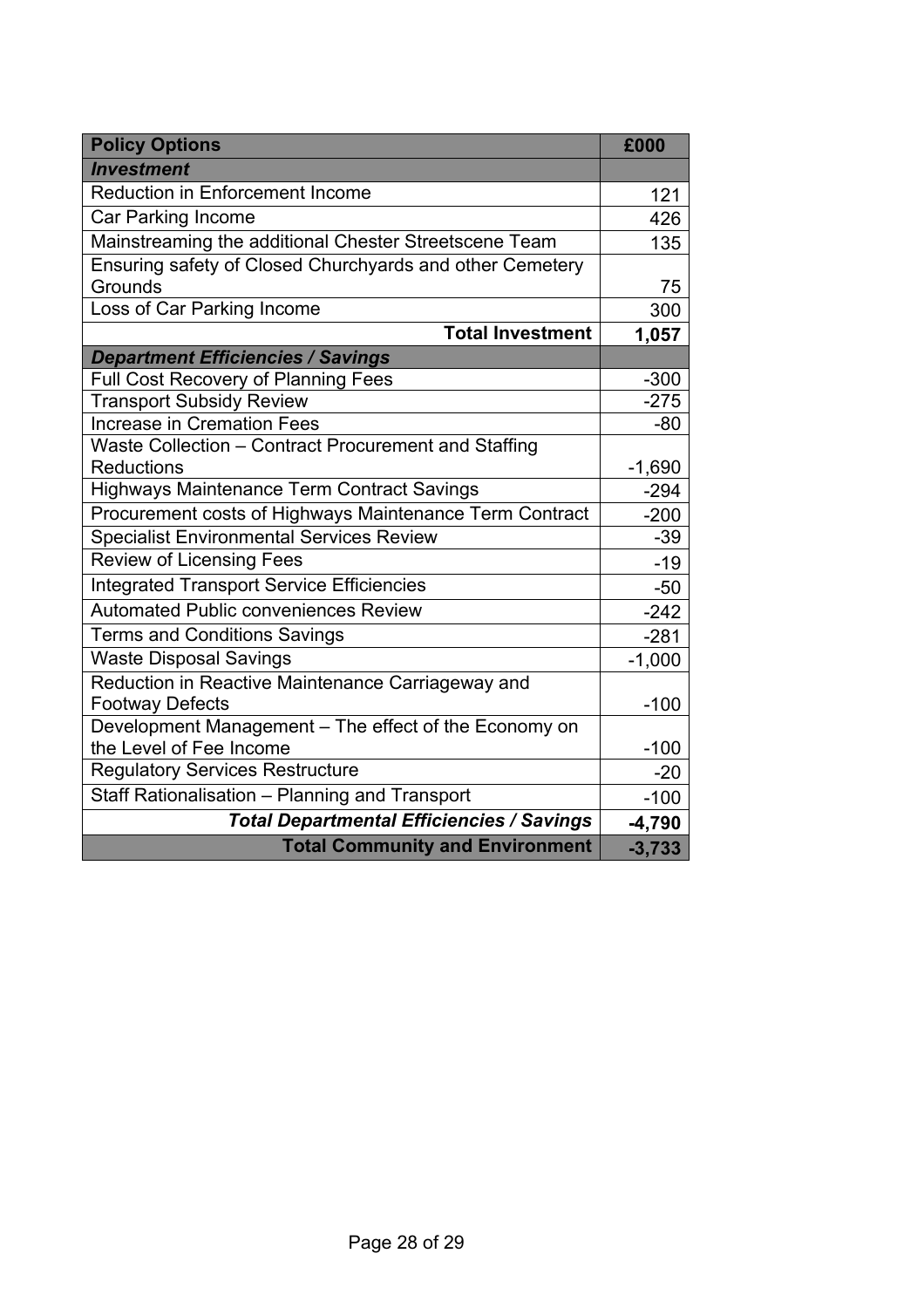#### **Capital Funding:**

|                                           | 2012/13       |                                    |                                    |                                                                                                                                                                                                   |  |
|-------------------------------------------|---------------|------------------------------------|------------------------------------|---------------------------------------------------------------------------------------------------------------------------------------------------------------------------------------------------|--|
| <b>Capital Scheme</b>                     | <b>Budget</b> | <b>Council</b><br><b>Resources</b> | <b>Externally</b><br><b>Funded</b> | Output to be generated from proposed<br><b>Expenditure</b>                                                                                                                                        |  |
|                                           | £000          | £000                               | £000                               |                                                                                                                                                                                                   |  |
| Crematorium<br>refurbishment              | 4,133         | 4,133                              | $\overline{0}$                     | To provide the community with a modern<br>crematorium and to upgrade the facility to<br>reduce toxic mercury emissions to meet<br>regulations.                                                    |  |
| New CCTV system                           | 295           | 295                                | $\mathbf{0}$                       | Modernisation of CCTV networks                                                                                                                                                                    |  |
| <b>Waste Depot</b>                        | 1,000         | 1,000                              | $\mathbf 0$                        | Provision of an all purpose waste depot to<br>replace current sites within the Borough.                                                                                                           |  |
| <b>Investment in Street</b><br>Scene      | 750           | 750                                | $\Omega$                           | Rolling programme of core essential street<br>scene investment, development and<br>maintenance across the whole of the<br>Borough inc investment in public<br>conveniences and asset replacement. |  |
| <b>Investment in Waste</b>                | 150           | 150                                | $\mathbf{0}$                       | To improve, upgrade and replace the<br>Council's waste collection assets,<br>including the provision of wheeled bins to<br>residents.                                                             |  |
| <b>Local Transport Plan</b>               | 9,941         | 1,515                              | 8,426                              | To improve the highway condition,<br>focussing on the most critical structural &<br>surface defects on carriageways and<br>footways.                                                              |  |
| <b>Highways Asset</b><br>Recovery         | 4500          | 4500                               | 0                                  | To bring about a significant enhancement<br>of the highway condition.                                                                                                                             |  |
| Vehicle Replacement                       | 440           | 440                                | $\mathbf 0$                        | To replace old vehicles and to increase<br>the fleet of gritters.                                                                                                                                 |  |
| Car parks - essential<br>repair & upgrade | 225           | 225                                | $\mathbf 0$                        | Essential repair and improvements to the<br>Council's existing car parks. Resurfacing<br>to reduce risk of injury or property damage<br>to car park users.                                        |  |
| <b>Chester City Walls</b><br>Improvements | 380           | 380                                | $\mathbf 0$                        | A rolling programme of repair and<br>improvement works to the Roman walls<br>around Chester city centre                                                                                           |  |